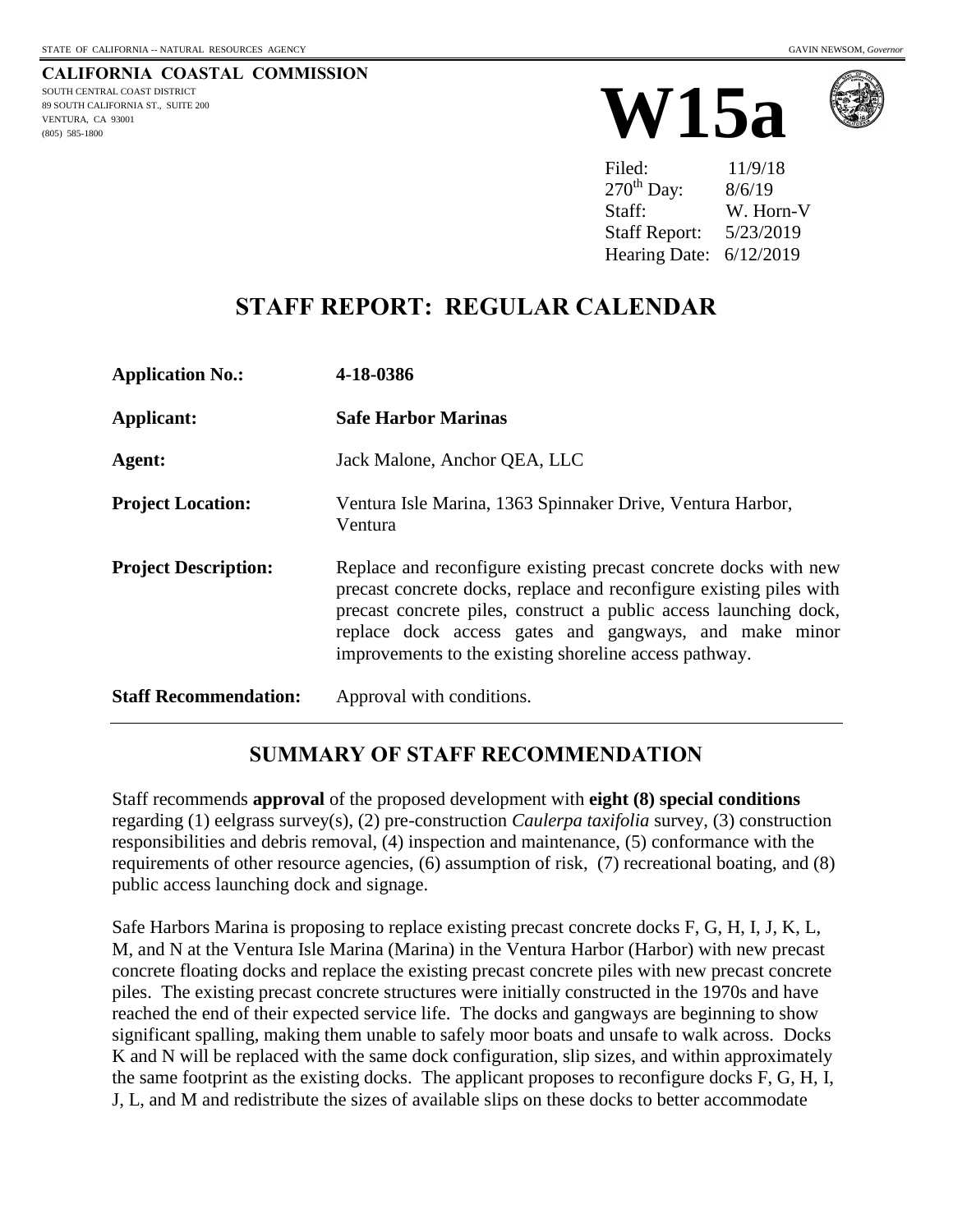larger boats (boats greater than 36 feet in length). The project also includes the addition of a new 10 foot by 30 foot public access launching dock for stand up paddle boards and kayaks to be located at the eastern end of Dock N. Lastly, the applicant also proposes to replace the existing deteriorated dock access gates and gangways as well as to make minor improvements to the existing shoreline access pathway including: American with Disabilities Act (ADA) access improvements, removal of an existing chain link fence, landscaping, and replacement of signage and existing light poles.

The subject Marina is used predominantly by recreational boats and the proposed reconfiguration will reduce the number of smaller sized slips and increase the number of larger sized slips, resulting in an overall decrease in the number of slips within the Marina and within the Ventura Harbor (Harbor) as a whole. The applicant has stated that this reconfiguration of the available slips within the Marina is necessary to address a historical trend within the Marina, as well as other marinas throughout southern California, of increasing demand for larger slips. Additionally, while there is increasing demand for slips for larger boats, boaters with smaller vessels are increasingly trailering their vessels or storing them in an onshore boat dry-storage yard.

Coastal Act Section 30213 requires that lower cost visitor and recreational facilities are protected, encouraged, and, where feasible, provided. Although the proposed reconfiguration will reduce the number of smaller sized slips within the Harbor, adequate space will still be provided for lower-cost recreational boating consistent with Coastal Act Section 30213 by maintaining 50% of all slips for boaters with smaller sized (36 feet and under) vessels. Additionally, to further enhance availability of lower-cost recreational boating slips within the subject Marina consistent with Section 30213, **Special Condition 7** requires the Marina operator to offer each slip within the Marina to boats 36 feet or under in length on a first right of refusal basis at normal rates based on boat length, not slip length. This will prioritize slip availability for smaller boats by allowing a smaller sized boat to occupy a larger sized slip at the same cost as would normally be charged for a smaller sized slip. Lastly, the project will also provide a free public access launch dock for stand up paddle boards and kayaks in an underserved area of the harbor, consistent with the mandates of Coastal Act Sections 30213 and 30224.

The proposed dock surface area and piles constitute fill of coastal waters, and any fill has the potential to impact coastal and marine resources. However, the proposed project is a permitted fill development within coastal waters pursuant to Coastal Act Section 30233, as it is proposed for new boating facilities. Additionally, because the proposed replacement and reconfiguration will result in a net decrease of dock surface area and piles as compared to the existing marina configuration, the project will result in a net reduction of fill within the Ventura Harbor. Furthermore, **Special Conditions 1** through **5**, which require surveys, construction best management practices, and conformance with the requirements of other resource agencies, ensure that the project will result in minimal environmental impacts to the Ventura Harbor marine environment.

Although the Commission has previously certified a Local Coastal Program (LCP) for the City of Ventura, portions of the proposed project will be located within an area where the Commission has retained jurisdiction over the issuance of coastal development permits. In addition, pursuant to Section 30601.3 of the Coastal Act, a consolidated permit was requested by the applicant and the City of Ventura, and the Executive Director agreed to consolidate the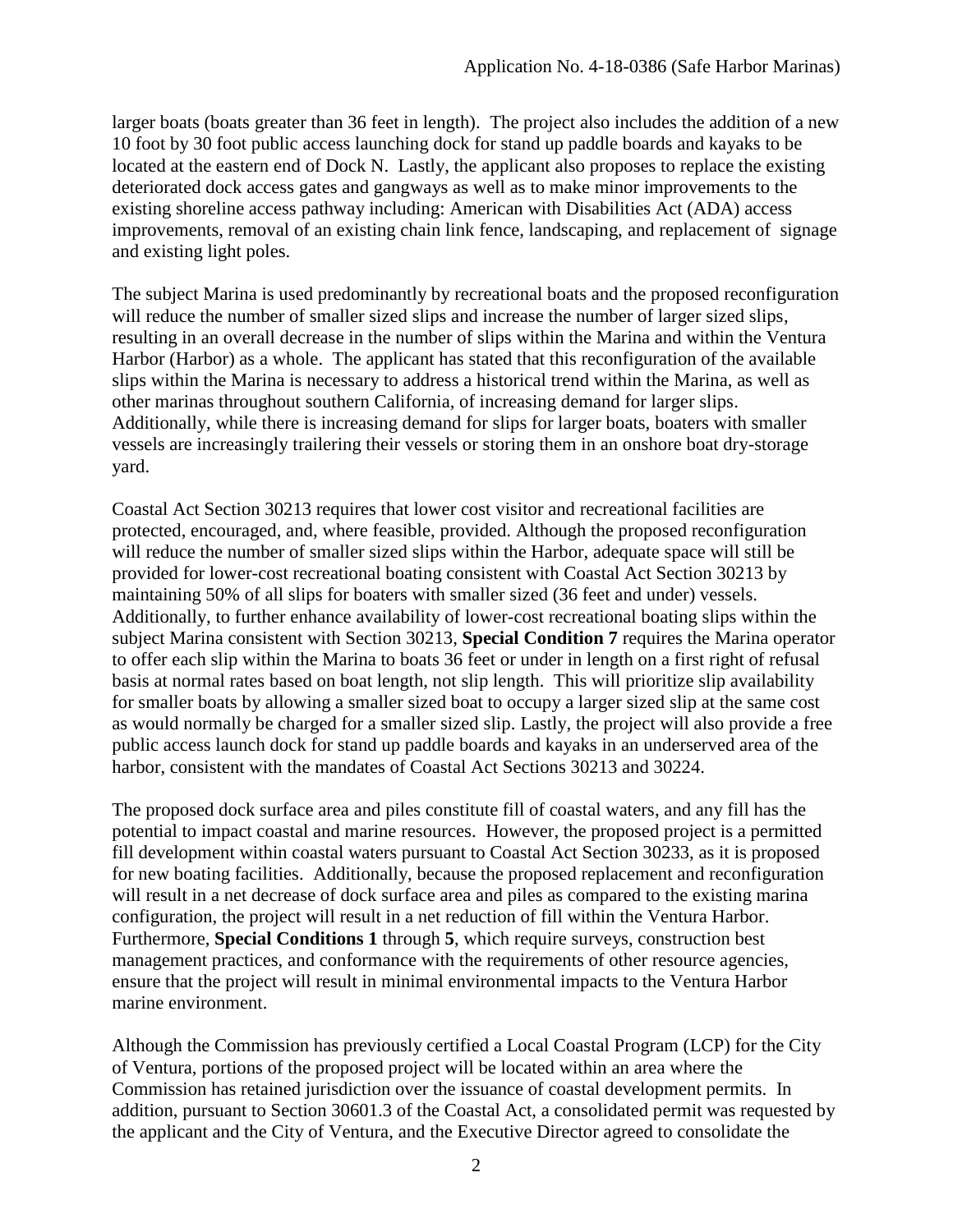permit action. Thus, the standard of review for this project is the Chapter Three policies of the Coastal Act, with the applicable policies of the City of Ventura LCP as guidance. As conditioned, the proposed project is consistent with all applicable Chapter Three policies of the Coastal Act.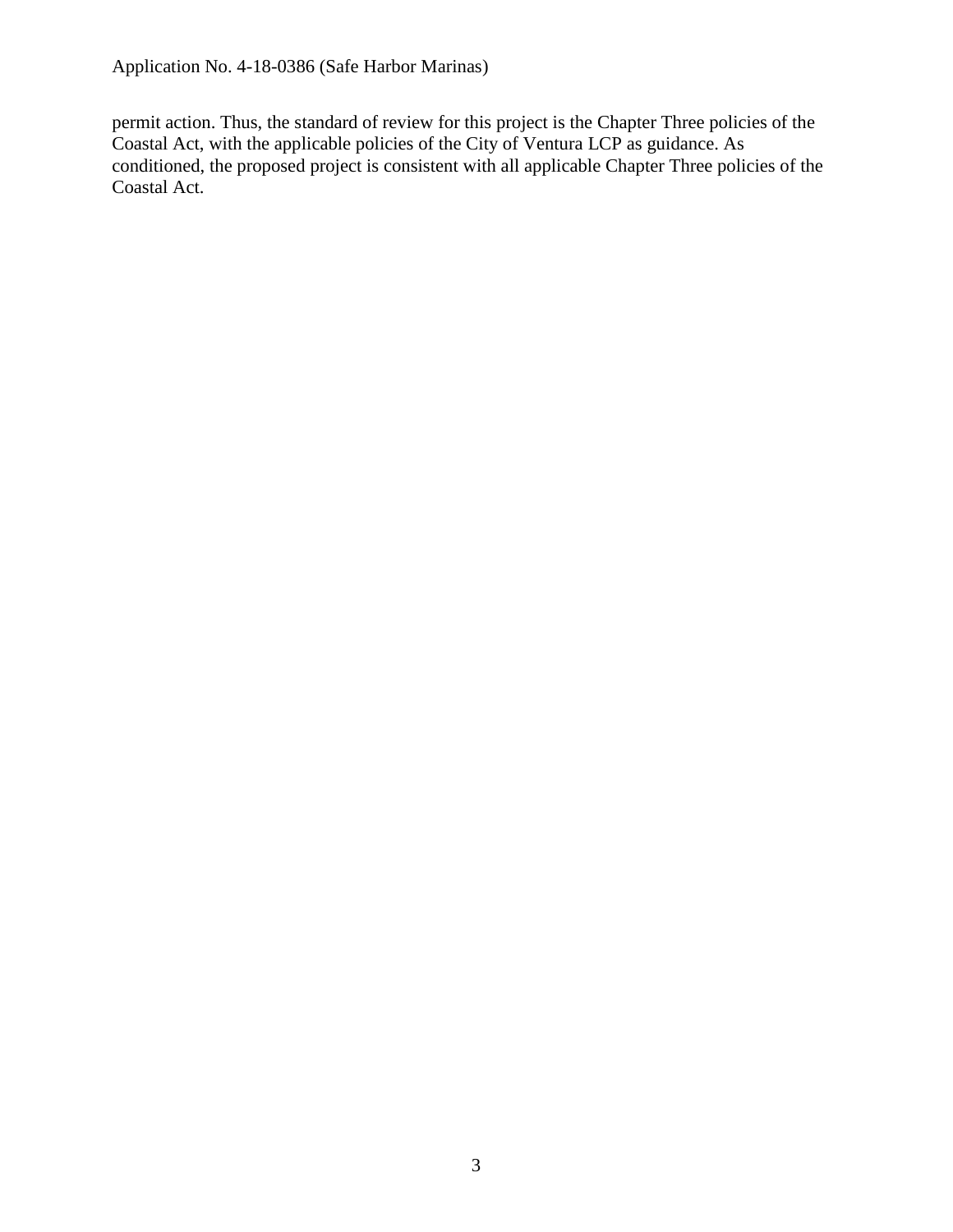# **TABLE OF CONTENTS**

|                                                        | $\mathbf{1}$ .<br>$\overline{2}$ .<br>3.<br>4.<br>5.<br>6.<br>7.<br>8. |  |
|--------------------------------------------------------|------------------------------------------------------------------------|--|
| $\mathbf{A}$<br>B.<br>D<br>$E_{\rm{L}}$<br>$F_{\cdot}$ | DIKING, FILLING, AND DREDGING WITHIN OPEN COASTAL WATERS  16           |  |

### **APPENDICES**

Appendix A [Substantive File Documents](#page-23-0)

### **EXHIBITS**

- Exhibit 1. [Vicinity Map](https://documents.coastal.ca.gov/reports/2019/6/W15a/W15a-6-2019-exhibits.pdf)
- Exhibit 2. [Aerial Overview](https://documents.coastal.ca.gov/reports/2019/6/W15a/W15a-6-2019-exhibits.pdf)<br>Exhibit 3. Harbor Map
- [Exhibit 3.](https://documents.coastal.ca.gov/reports/2019/6/W15a/W15a-6-2019-exhibits.pdf) Harbor Map<br>Exhibit 4. Project Plans
- [Project Plans](https://documents.coastal.ca.gov/reports/2019/6/W15a/W15a-6-2019-exhibits.pdf)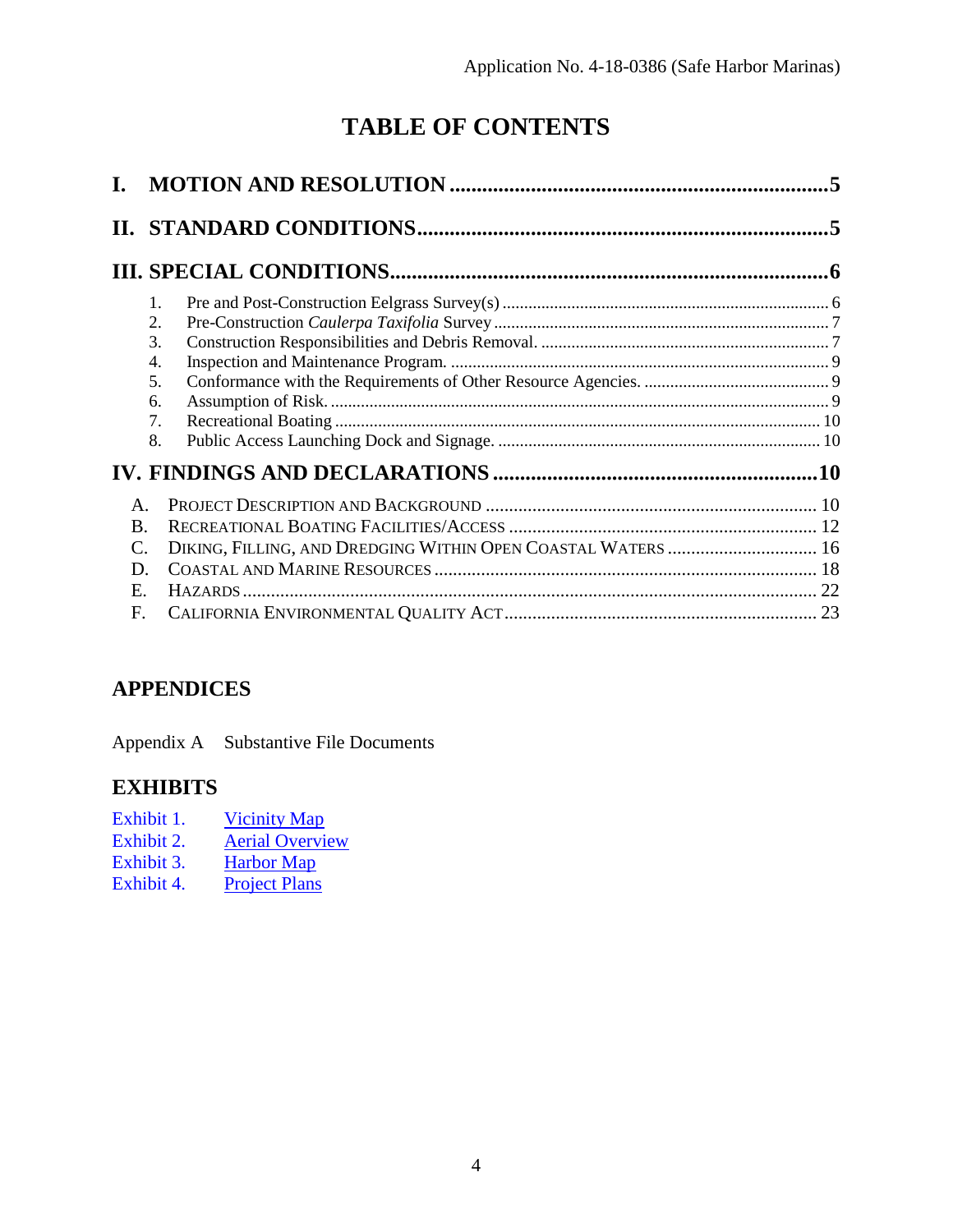### <span id="page-4-0"></span>**I. MOTION AND RESOLUTION**

Staff recommends that the Commission adopt the following resolution:

**MOTION:** *I move that the Commission approve Coastal Development Permit Application No. 4-18-0386 pursuant to the staff recommendation.*

#### **STAFF RECOMMENDATION OF APPROVAL:**

Staff recommends a **YES** vote. Passage of this motion will result in approval of the permit as conditioned and adoption of the following resolution and findings. The motion passes only by an affirmative vote of a majority of the Commissioners present.

#### **RESOLUTION TO APPROVE THE PERMIT:**

*The Commission hereby approves a coastal development permit for the proposed development and adopts the findings set forth below on the grounds that the development as conditioned will be in conformity with the policies of Chapter 3 of the Coastal Act. Approval of the permit complies with the California Environmental Quality Act because either 1) feasible mitigation measures and/or alternatives have been incorporated to substantially lessen any significant adverse effects of the development on the environment, or 2) there are no further feasible mitigation measures or alternatives that would substantially lessen any significant adverse impacts of the development on the environment.*

### <span id="page-4-1"></span>**II. STANDARD CONDITIONS**

- **1. Notice of Receipt and Acknowledgment.** The permit is not valid and development shall not commence until a copy of the permit, signed by the permittee or authorized agent, acknowledging receipt of the permit and acceptance of the terms and conditions, is returned to the Commission office.
- **2. Expiration.** If development has not commenced, the permit will expire two years from the date on which the Commission voted on the application. Development shall be pursued in a diligent manner and completed in a reasonable period of time. Application for extension of the permit must be made prior to the expiration date.
- **3. Interpretation.** Any questions of intent or interpretation of any condition will be resolved by the Executive Director or the Commission.
- **4. Assignment.** The permit may be assigned to any qualified person, provided assignee files with the Commission an affidavit accepting all terms and conditions of the permit.
- **5. Terms and Conditions Run with the Land.** These terms and conditions shall be perpetual, and it is the intention of the Commission and the permittee to bind all future owners and possessors of the subject property to the terms and conditions.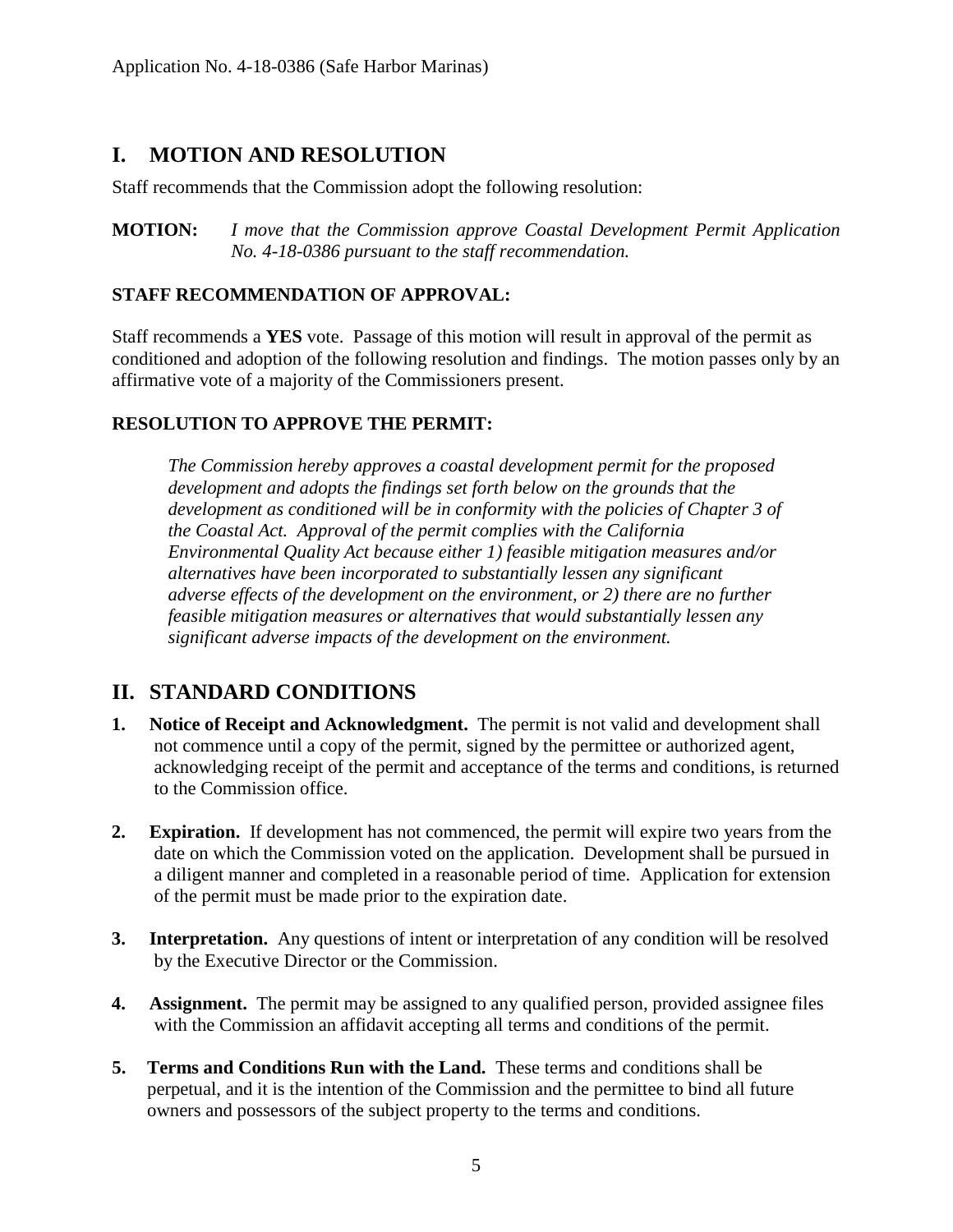### <span id="page-5-0"></span>**III. SPECIAL CONDITIONS**

#### <span id="page-5-1"></span>**1. Pre and Post-Construction Eelgrass Survey(s)**

- A. Pre-Construction Eelgrass Survey:
	- 1) A valid pre-construction eelgrass (*Zostera marina*) survey shall be completed during the period of active growth of eelgrass (typically March through October). The preconstruction survey shall be completed prior to the beginning of construction and shall be valid until the next period of active growth.
	- 2) The survey shall be prepared in full compliance with the "Southern California Eelgrass Mitigation Policy" dated October 2014 (except as modified by this special condition) adopted by the National Marine Fisheries Service (see http://www.westcoast. fisheries. noaa.gov/habitat/habitat\_types/seagrass \_info/california\_eelgrass.html) and shall be prepared in consultation with the California Department of Fish and Wildlife.
	- 3) The applicant shall submit the eelgrass survey for the review and approval of the Executive Director within five (5) business days of completion of each eelgrass survey and in any event no later than fifteen (15) business days prior to commencement of any development.
	- 4) If the eelgrass survey identifies any eelgrass within the project area which would be impacted by the proposed project, the development shall require an amendment to this permit from the Coastal Commission or a new coastal development permit in order to address and allow eelgrass mitigation measures, as described in subsection B, below. However, no amendment or new permit is needed if the Executive Director determines that no amendment or new permit is required.
- B. Post-Construction Eelgrass Survey:
	- 1) If any eelgrass is identified in the project area by the survey required in subsection A of this condition above, within one month after the conclusion of construction, the applicant shall survey the project site to determine if any eelgrass was adversely impacted.
	- 2) The survey shall be prepared in full compliance with the "Southern California Eelgrass Mitigation Policy" dated October 2014 (except as modified by this special condition) adopted by the National Marine Fisheries Service (see http://www.westcoast. fisheries. noaa.gov/habitat/habitat\_types/seagrass \_info/california\_eelgrass.html) and shall be prepared in consultation with the California Department of Fish and Wildlife.
	- 3) The applicant shall submit the post-construction eelgrass survey for the review and approval of the Executive Director within thirty (30) days after completion of the survey.
	- 4) If any eelgrass has been impacted, the applicant shall replace the impacted eelgrass at a minimum 1.38:1 ratio on-site, or at another location, in accordance with the Southern California Eelgrass Mitigation Policy (SCEMP). All impacts to eelgrass habitat shall be mitigated at a minimum ratio of 1.38:1 (mitigation: impact).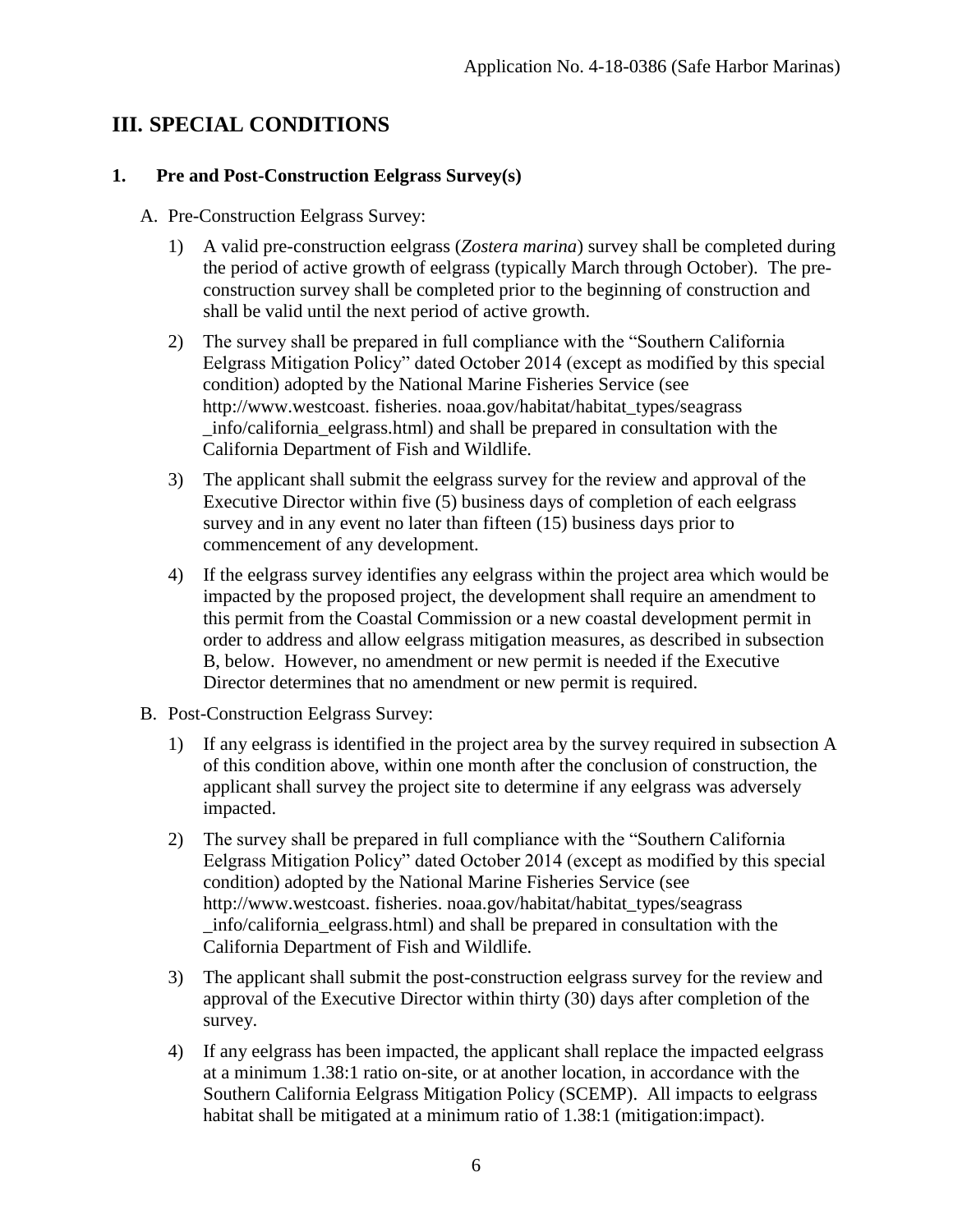5) The exceptions to the required 1.38:1 mitigation ratio found within SCEMP shall not apply. Implementation of mitigation shall require an amendment to this permit or a new coastal development permit unless the Executive Director determines that no amendment or new permit is required

#### <span id="page-6-0"></span>**2. Pre-Construction** *Caulerpa Taxifolia* **Survey**

- A. Not earlier than 90 days nor later than 30 days prior to commencement of any development authorized under this coastal development permit, the applicant shall undertake a survey of the project area and a buffer area at least 35 feet beyond the project area to determine the presence of the invasive alga *Caulerpa taxifolia*. The survey shall include a visual examination of the substrate and inspection of construction equipment.
- B. The survey protocol shall be prepared in consultation with the Regional Water Quality Control Board, the California Department of Fish and Wildlife, and the National Marine Fisheries Service.
- C. Within two (2) weeks of completion of the survey, the applicant shall submit the results of the survey:
	- 1) for the review and approval of the Executive Director; and
	- 2) to the Surveillance Subcommittee of the Southern California Caulerpa Action Team (SCCAT). The SCCAT Surveillance Subcommittee may be contacted through William Paznokas, California Department of Fish & Wildlife (858-467-4218), William.Paznokas@wildlife.ca.gov) or Bryant Chesney, National Marine Fisheries Service (562-980-4037, Bryant.Chesney@noaa.gov), or their successors.
- D. Unless the Executive Director otherwise determines, if the survey identifies any *Caulerpa taxifolia* within the project area, the applicant shall submit to the Commission an application for a new coastal development permit or an amendment to this permit authorizing measures formulated to avoid, minimize and otherwise mitigate impacts that the proposed development might have resulting from the dispersal of *Caulerpa taxifolia* in the project area. The applicant shall: 1) refrain from commencement of the project until a valid permit or amendment is obtained, and 2) upon authorization of the permit or amendment, implement the approved mitigation measures in the manner and within the timeframe(s) specified in the approval.

#### <span id="page-6-1"></span>**3. Construction Responsibilities and Debris Removal.**

By acceptance of this permit, the applicant agrees to comply with the following constructionrelated requirements:

A. No demolition or construction materials, equipment, debris, or waste shall be placed or stored in the water, or where it may enter sensitive habitat, receiving waters or a storm drain, or be subject to wave, wind, rain or tidal erosion and dispersion;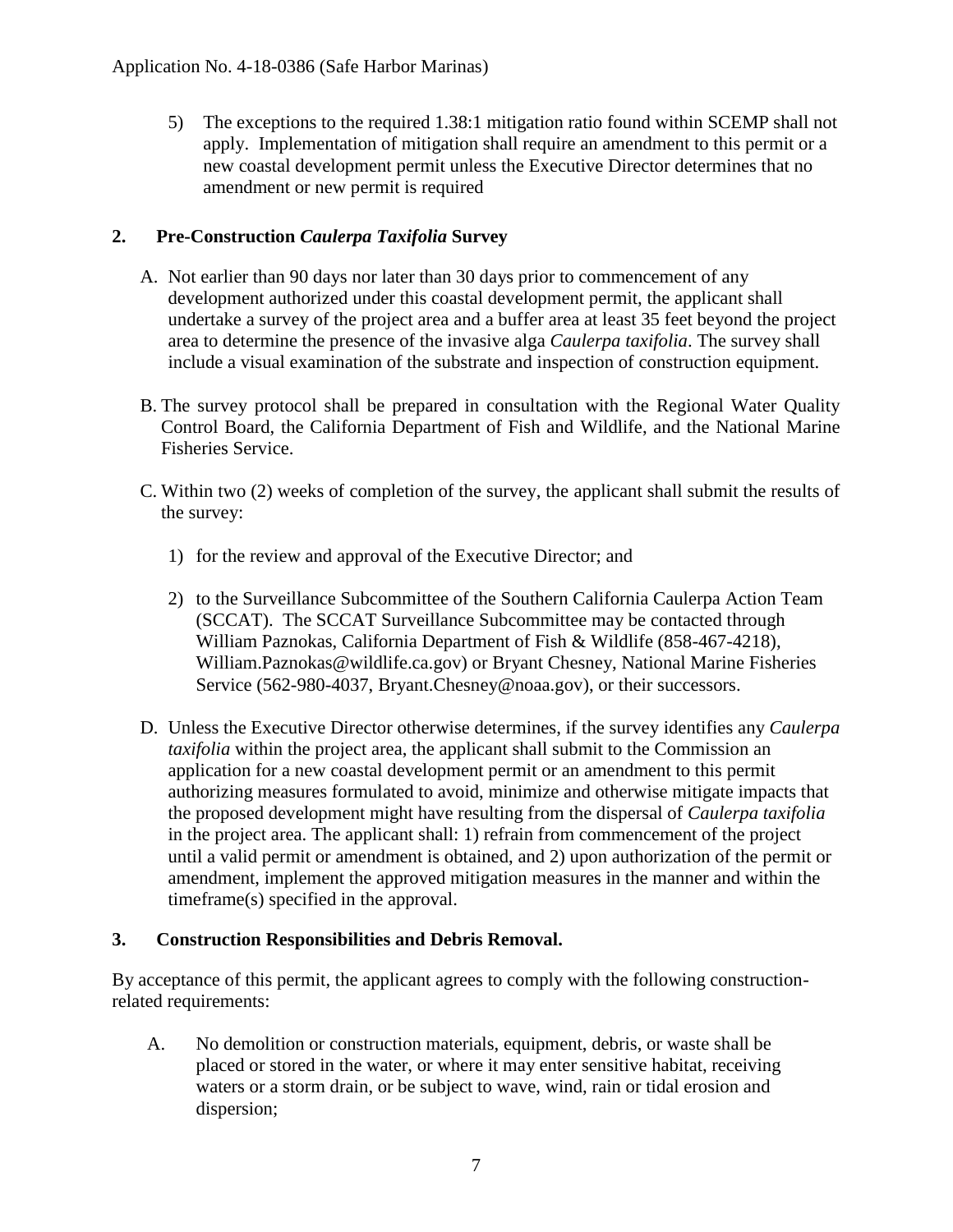- B. Any and all debris resulting from demolition or construction activities, and any remaining construction material, shall be removed from the project site each day. Dock demolition debris shall be removed from the water as quickly as possible in order to prevent the spread of invasive aquatic plant species (Japanese kelp), but in no case later than the end of each day;
- C. Demolition or construction debris and sediment shall be removed from work areas each day that demolition or construction occurs to prevent the accumulation of sediment and other debris that may be discharged into coastal waters;
- D. Machinery or construction materials not essential for project improvements will not be allowed at any time in the subtidal or intertidal zones;
- E. If turbid conditions are generated during construction, a silt curtain will be utilized to control turbidity;
- F. Eelgrass shall not be disturbed. Anchors shall not be placed in eelgrass areas.
- G. Floating booms will be used to contain debris discharged into coastal waters and any debris discharged will be removed as soon as possible but no later than the end of each day;
- H. Non buoyant debris discharged into coastal waters will be recovered by divers as soon as possible after loss;
- I. All trash and debris shall be disposed in the proper trash and recycling receptacles at the end of every construction day;
- J. The applicant shall provide adequate disposal facilities for solid waste, including excess concrete, produced during demolition or construction;
- K. Debris shall be disposed of at a legal disposal site or recycled at a recycling facility. If the disposal site is located in the coastal zone, a coastal development permit or an amendment to this permit shall be required before disposal can take place unless the Executive Director determines that no amendment or new permit is legally required;
- L. All stock piles and construction materials shall be covered, enclosed on all sides, shall be located as far away as possible from drain inlets and any waterway, and shall not be stored in contact with the soil;
- M. Machinery and equipment shall be maintained and washed in confined areas specifically designed to control runoff. Thinners or solvents shall not be discharged into sanitary or storm sewer systems;
- N. The discharge of any hazardous materials into any receiving waters shall be prohibited;
- O. Spill prevention and control measures shall be implemented to ensure the proper handling and storage of petroleum products and other construction materials. Measures shall include a designated fueling and vehicle maintenance area with appropriate berms and protection to prevent any spillage of gasoline or related petroleum products or contact with runoff. The area shall be located as far away from the receiving waters and storm drain inlets as possible;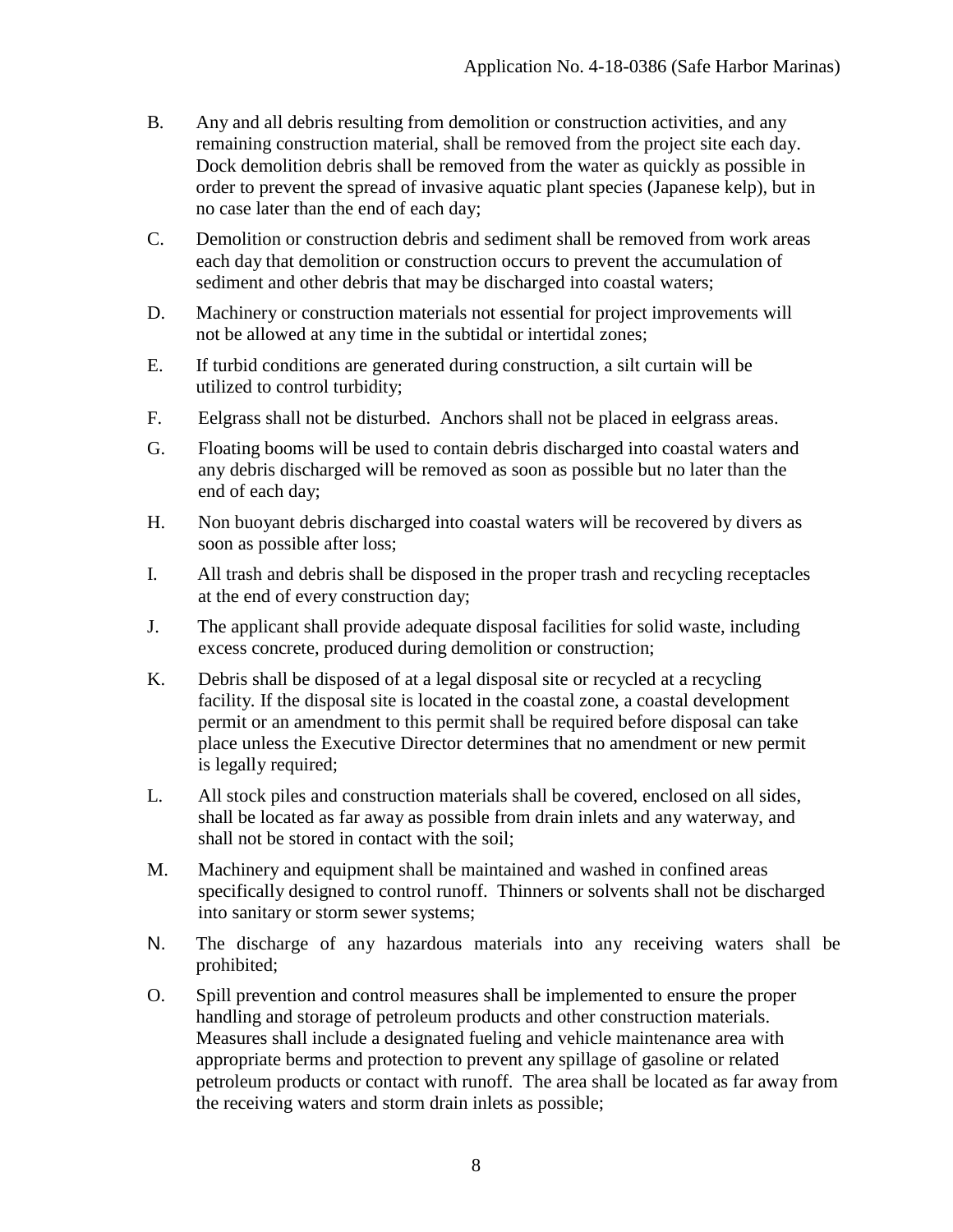- P. Best Management Practices (BMPs) and Good Housekeeping Practices (GHPs) designed to prevent spillage and/or runoff of demolition or construction-related materials, and to contain sediment or contaminants associated with demolition or construction activity, shall be implemented prior to the on-set of such activity; and
- Q. Any wood treatment used shall conform to the specifications of the American Wood Preservation Association for saltwater use. Wood treated with Creosote, CCA (Chromated Copper Arsenate), or ACA (Ammoniacal Copper Arsenate) is prohibited. No wood treated with ACZA (Ammoniacal Copper Zinc Arsenate) shall be used where it could come into direct contact with the water. All treated timber shall be free of chromium and arsenic.
- R. All BMPs shall be maintained in a functional condition throughout the duration of construction activity.

#### <span id="page-8-0"></span>**4. Inspection and Maintenance Program**.

Throughout the life of the development approved by this permit, the permittee shall exercise due diligence in periodically inspecting (at least once per year) the facilities that are subject to this coastal development permit. The permittees shall immediately undertake any repairs necessary to maintain the structural integrity of the docks, pilings, and utility connections, prevent leaks, and to ensure that debris does not enter the environment.

#### <span id="page-8-1"></span>**5. Conformance with the Requirements of Other Resource Agencies.**

The applicant shall comply with all permit requirements, and mitigation measures of the California Department of Fish and Wildlife, State Water Quality Control Board, Regional Water Quality Control Board, U.S. Army Corps of Engineers, and the U.S. Fish and Wildlife Service with respect to preservation and protection of water quality and the marine environment. Any change in the approved project which may be required by the above-stated agencies shall be submitted to the Executive Director in order to determine if the proposed change shall require a permit amendment pursuant to the requirements of the Coastal Act and the California Code of Regulations

#### <span id="page-8-2"></span>**6. Assumption of Risk.**

By acceptance of this permit, the applicant acknowledges and agrees (i) that the site may be subject to hazards from storm waves, tsunami, seiche, surges, and flooding; (ii) to assume the risks to the applicant and the property that is the subject of this permit of injury and damage from such hazards in connection with this permitted development; (iii) to unconditionally waive any claim of damage or liability against the Commission, its officers, agents, and employees for injury or damage from such hazards; and (iv) to indemnify and hold harmless the Commission, its officers, agents, and employees with respect to the Commission's approval of the project against any and all liability, claims, demands, damages, costs (including costs and fees incurred in defense of such claims), expenses, and amounts paid in settlement arising from any injury or damage due to such hazards.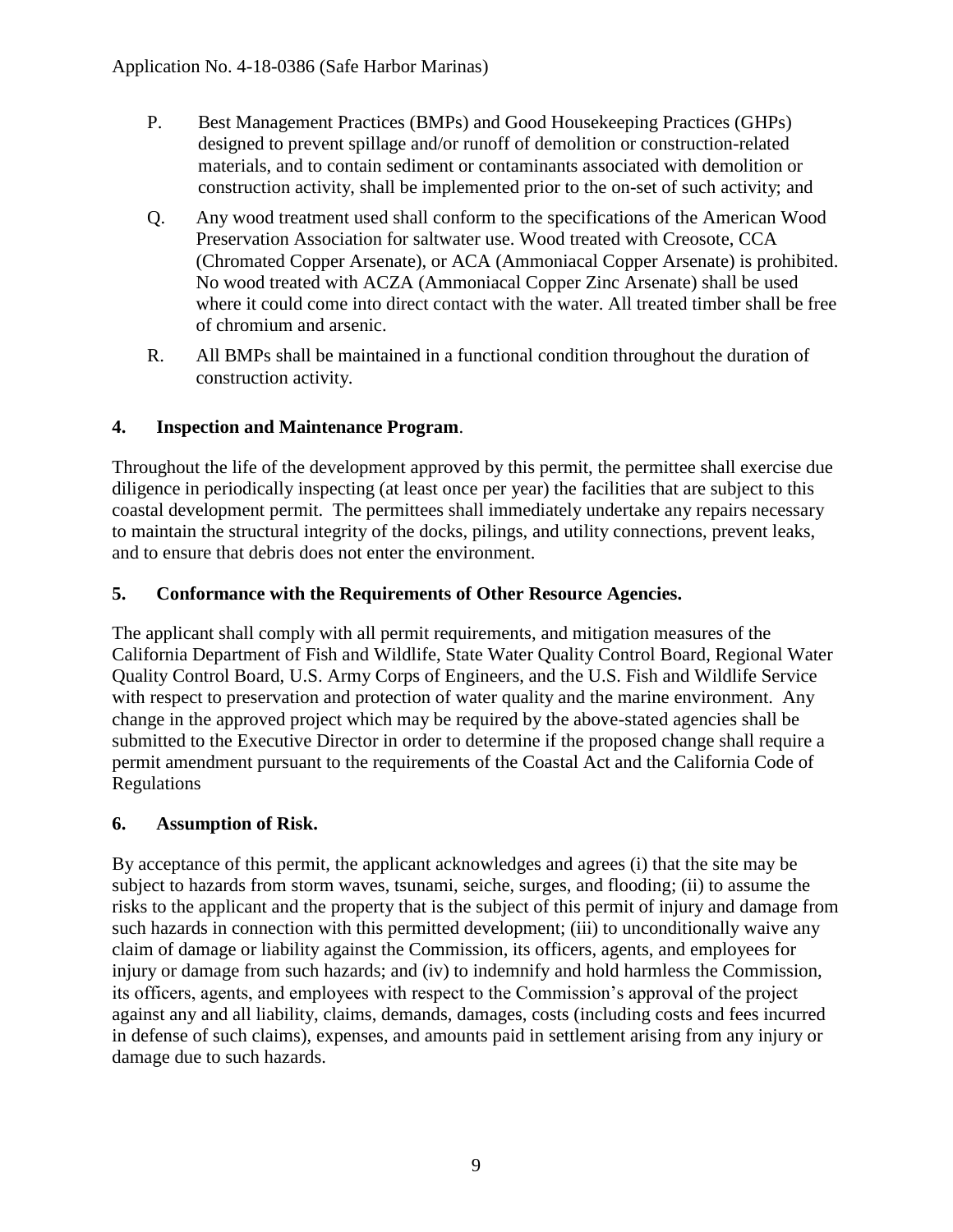*Prior to issuance of the Coastal Development Permit*, the applicant shall submit a written agreement, in a form and content acceptable to the Executive Director, incorporating all of the above terms of this condition.

#### <span id="page-9-0"></span>**7. Recreational Boating**

*Prior to issuance of the Coastal Development Permit***, the applicant shall submit, for the review** and approval of the Executive Director, a plan to offer all available slips in the Ventura Isle Marina to boats 36 feet and under in length on a first right of refusal basis at normal rates based on boat length, and not slip size. The approved plan shall be implemented for as long as the development approved by this permit remains in existence.

#### <span id="page-9-1"></span>**8. Public Access Launching Dock and Signage.**

By acceptance of this permit, the applicant agrees to comply with the following restrictions regarding the public access launching dock approved within the Marina.

- A. The 300 square foot public access launching dock shall be constructed concurrently with the reconstruction of the Marina and shall be made available for use by the public no later than the day that the first new leased boat slip is available for lease.
- B. The 300 square foot public access launching dock shall be maintained for as long as the development approved by this permit remains in existence for the general public, at no cost, for the exclusive use by personal watercraft, including but not limited to, kayaks, dinghies, paddleboards, and rowing shells on a short-term (not overnight) basis.

*Prior to issuance of the Coastal Development Permit, the applicant shall submit, for the review* and approval of the Executive Director, a signage program that implements conspicuously posted signs, which make the public aware of the public access launching dock and provides instruction on how to access the dock. The program shall identify the size, wording, and location of all signs.

## <span id="page-9-2"></span>**IV. FINDINGS AND DECLARATIONS**

### <span id="page-9-3"></span>**A. PROJECT DESCRIPTION AND BACKGROUND**

Safe Harbors Marina is proposing to replace existing precast concrete docks F, G, H, I, J, K, L, M, and N with new precast concrete docks and replace the existing precast concrete piles with new precast concrete piles. Docks K and N will be replaced with the same dock configuration, slip sizes, and within approximately the same footprint as the existing docks. The applicant proposes to reconfigure docks F, G, H, I, J, L, and M and redistribute the sizes of available slips on these docks to accommodate a greater number of larger boats (boats greater than 36 feet in length). The project also includes the addition of a new 10 foot by 30 foot public access launching float for stand up paddle boards and kayaks to be located at the eastern end of Dock N **[\(Exhibit](https://documents.coastal.ca.gov/reports/2019/6/W15a/W15a-6-2019-exhibits.pdf) 4)**. Lastly, the project also includes replacement of the existing dock access gates and gangways, as well as minor improvements to the existing shoreline access pathway including: American with Disabilities Act (ADA) access improvements, removal of an existing chain link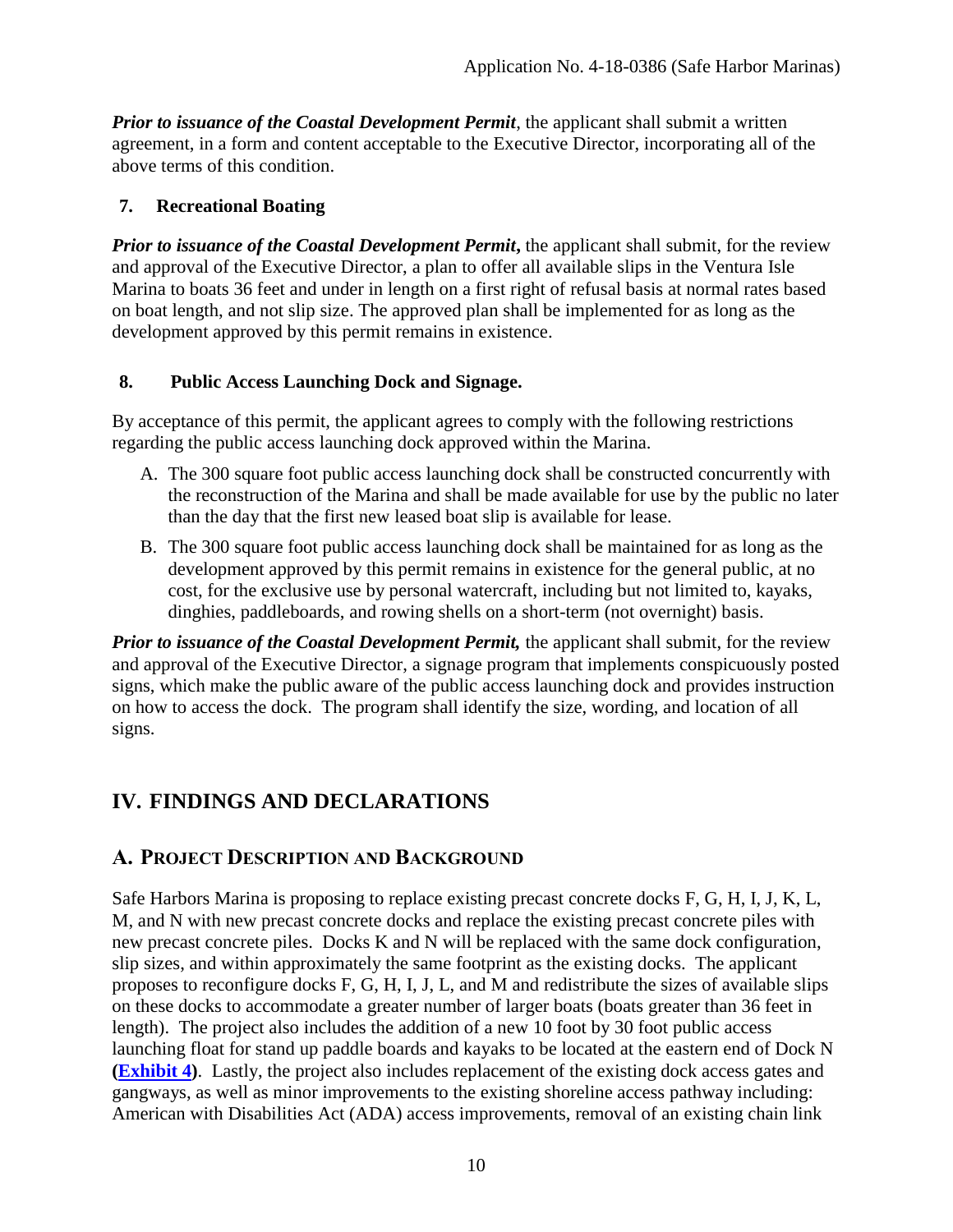fence, landscaping, and replacement of signage and existing light poles. The proposed project is located within the Ventura Isle Marina (Marina) section of the Ventura Harbor.

The Ventura Harbor is located in the southern portion of the City of Ventura, north of the mouth of the Santa Clara River. The harbor is bounded by Arundell Barranca to the north, Harbor Boulevard and Olivas Park Golf Course to the east, Spinnaker Drive to the south, and the Pacific Ocean to the west **[\(Exhibit](https://documents.coastal.ca.gov/reports/2019/6/W15a/W15a-6-2019-exhibits.pdf) 2)**. Local access is provided from Harbor Boulevard to the east, Spinnaker Drive to the south, and the Pacific Ocean to the west. Adjacent land uses to the Ventura Harbor include the City's Marina Park and the Ventura Keys residential area to the north, and agricultural uses and the Olivas Park golf course to the east. Commercial uses include an oil storage facility and a municipal water treatment plant located southeast of the harbor. Wildlife ponds, the Santa Clara River Channel, and McGrath State Beach lie to the southwest, State lands and the Pacific Ocean lie to the west.

The Marina occupies the southeastern portion of the Ventura Harbor. Surrounding uses include a resort hotel, the Ventura West Marina located north of the project site, the Ventura Yacht Club located west of the project site, and the Harbor Village commercial center to the southwest **[\(Exhibit](https://documents.coastal.ca.gov/reports/2019/6/W15a/W15a-6-2019-exhibits.pdf) 3)**. Commercial fishing and processing operations are located at the southern end of the Ventura Harbor. The northern portion of the harbor generally consists of auxiliary marina services such as offices, fueling docks, boat storage, and a launch ramp, as well as a mobile home park. The National Park Service Channel Islands Headquarters is located on Spinnaker Drive and is accessed through the southwest harbor area.

The Ventura Harbor consists of 200 acres of land and 120 acres of water. Development of the harbor began in 1960. The entire harbor currently supports approximately 1,300 recreational boat slips, a boat launching facility, public restrooms, a boat repair yard, fuel docks, charter fishing operations, commercial fishing support facilities, and the Harbor Patrol. The Marina was constructed in the 1970s as one of the four marinas in the Ventura Harbor and includes 568 boat slips ranging in length from 25 feet to 65 feet. The Marina is used predominantly for recreational boating, but if boat slips are available the Marina will also accommodate commercial sport fishing and commercial tour operations.

The proposed project is a continuation of a dock replacement program that was initiated in 1991 pursuant to Coastal Development Permit (CDP) 4-91-55, which focused on the western section of the Marina and included Docks A, B, C, D, E, and a portion of Dock F. In addition to replacing the deteriorated docks with new precast concrete docks that project also included a reconfiguration of Docks A, B, C, D, E and a portion of F to accommodate the demand within the Ventura Harbor and the Marina for larger boat sizes. As a result, that project had a net reduction of 217 slips for boats less than 35 feet in length and a net increase of 153 slips for boats greater than 35 feet in length.

The existing Docks F, G, H, I, J, K, L, M, and N are constructed from a foam core encapsulated by a layer of concrete material to create individual floatation modules. This type of infrastructure has an expected lifespan of 25 years, and as the docks reach the end of this expected life the various components begin to deteriorate. The docks proposed for replacement have been in use since the 1970s and are beginning to show significant signs of deterioration. Evidence from the applicant indicates that the precast concrete of the existing docks is showing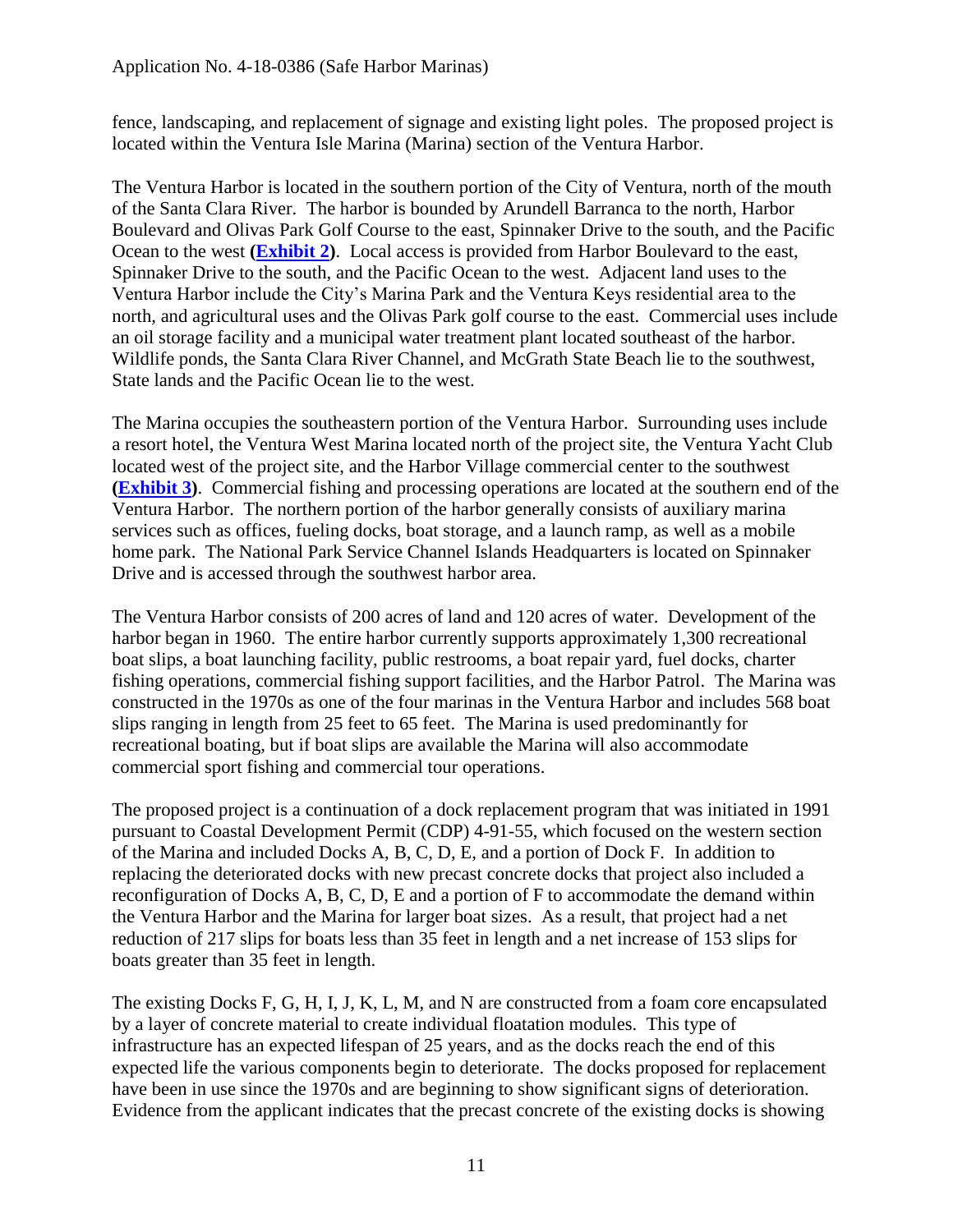significant cracking and spalling, and several dock fingers are showing complete structural failure making them unsafe to walk across or stand upon.

The proposed project includes components that are located within the City of Ventura's Local Coastal Program (LCP) jurisdiction as well as components within the retained jurisdiction of the Coastal Commission. The City of Ventura would typically have jurisdiction over the portions of the project within its LCP jurisdiction. However, Section 30601.3 of the Coastal Act authorizes the Commission to process a consolidated CDP application, when its criteria are satisfied, for both aspects of a proposed project that would otherwise require a CDP from both a local government with a certified LCP and the Commission.

Pursuant to Section 30601.3(a)(2), the applicant, appropriate local government, and the Commission may agree to consolidate a permit action for a project that spans local and state jurisdictions. In this case, the applicant and City of Ventura have submitted letters to Commission staff dated May 9, 2019 and May 8, 2019, respectively, requesting that the Commission assume jurisdiction over all activities associated with the proposed project. The Executive Director agreed to process a consolidated CDP. Thus, in this case, the standard of review for this project is the Chapter Three policies of the Coastal Act, with the applicable policies of the City of Ventura Local Coastal Program (LCP) as guidance.

### <span id="page-11-0"></span>**B. RECREATIONAL BOATING FACILITIES/ACCESS**

Section 30213 of the Coastal Act states:

*Lower cost visitor and recreational facilities shall be protected, encouraged, and, where feasible, provided. Developments providing public recreational opportunities are preferred.*

Section 30224 of the Coastal Act States:

*Increased recreational boating use of coastal waters shall be encouraged, in accordance with this division, by developing dry storage areas, increasing public launching facilities, providing additional berthing space in existing harbors, limiting non-water-dependent land uses that congest access corridors and preclude boating support facilities, providing harbors of refuge, and by providing for new boating facilities in natural harbors, new protected water areas, and in areas dredged from dry land.* 

Section 30234 of the Coastal Act States:

*Facilities serving the commercial fishing and recreational boating industries shall be protected and, where feasible, upgraded. Existing commercial fishing and recreational boating harbor space shall not be reduced unless the demand for those facilities no longer exists or adequate substitute space has been provided. Proposed recreational boating facilities shall, where feasible, be designed and*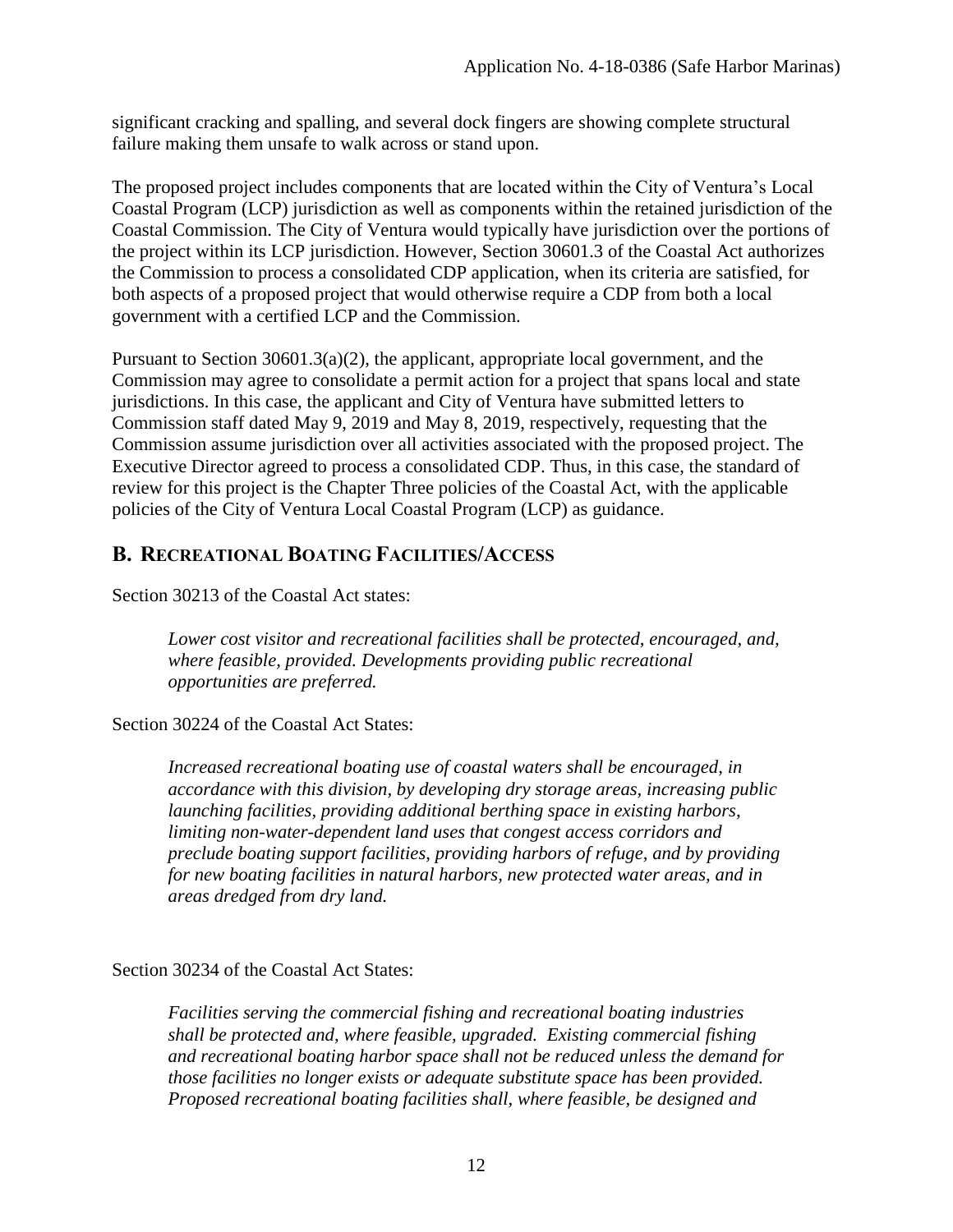*located in such a fashion as not to interfere with the needs of the commercial fishing industry.*

Coastal Act Policy 30213 protects and encourages lower cost visitor and recreational facilities. Additionally, Coastal Act Coastal Act Policy 30224 and 30234 encourage the development of recreational boating facilities and protect facilities serving the recreational boating industry.

The applicant proposes to upgrade Docks F, G, H, I, J, K, L, M, and N as they are reaching the end of their lifespan and are beginning to deteriorate to the extent that they are unable to serve recreational boaters within the Marina. Coastal Act Policy 30234 requires that facilities serving recreational boaters shall be protected and where feasible, upgraded. The proposed project includes replacement of the existing precast concrete docks with new precast concrete docks and the existing precast concrete piles with new precast concrete piles. Lastly, the project includes utility upgrades so that each slip will be provided electricity and potable water, and Wi-Fi. With these improvements the project will prevent the failure of the docks as well as upgrade the current recreational boating facility consistent with Coastal Act Policy 30234.

Coastal Act Policy 30234 also requires facilities serving recreational boating industries to be protected. The demolition of the existing deteriorated docks as well as the construction of the proposed docks will require temporary relocation of moored ships, which has the potential to impact recreational slip availability within the Marina. To help mitigate the impacts to slip availability the project will occur in phases over the course of eight to 12 months to ensure that only a minimal amount of boats are displaced at any one time. Those boats that need to be relocated during a demolition and construction phase can be rafted to other moored ships within the Marina or relocated to vacant slips within the Marina. The applicant has proposed to work with boat owners to ensure that sufficient temporary slips and rafting opportunities are available within the Marina during demolition and construction phases. With these mitigation measures the project will prevent significant impacts to slip availability and protect recreational boating within the Marina consistent with Coastal Act Policy 30234.

In addition to repairing and upgrading the existing docks, the proposed project also includes a reconfiguration of Docks A, B, C, D, E, and a portion of Dock F in order to redistribute the sizes of slips so that the Marina can better accommodate larger boats over 36 feet in length. The Marina was constructed in the 1970s to meet the demand for recreational boating at that time and the average boater of that era owned a 25 foot to 40 foot powerboat or sail boat. As such, berths within the Marina were designed to meet demand with a majority of slips sized 30 feet to 35 feet. Over the course of the last five decades the Marina has seen the average boat length increase to between 36 feet and 50 feet in addition to being two feet to three feet wider. Additionally, while there is increasing demand for slips for larger boats, boats smaller than 36 feet in length are increasingly stored on land in storage yards. Therefore, as a result of those trends, within the Marina there is an increasing demand for larger slips and a decreasing demand for smaller sized slips.

The Marina currently contains 568 recreational boating slips and 295 of those slips, approximately 52%, are available for smaller sized boats under 36 feet in length. The remaining 273 slips, or 48% of slips in the Marina, are available for larger sized boats above 36 feet in length. With the proposed reconfiguration, the total number of slips within the Marina will decrease to 524 and the number of smaller and larger sized slips will shift to 227, or 43%, and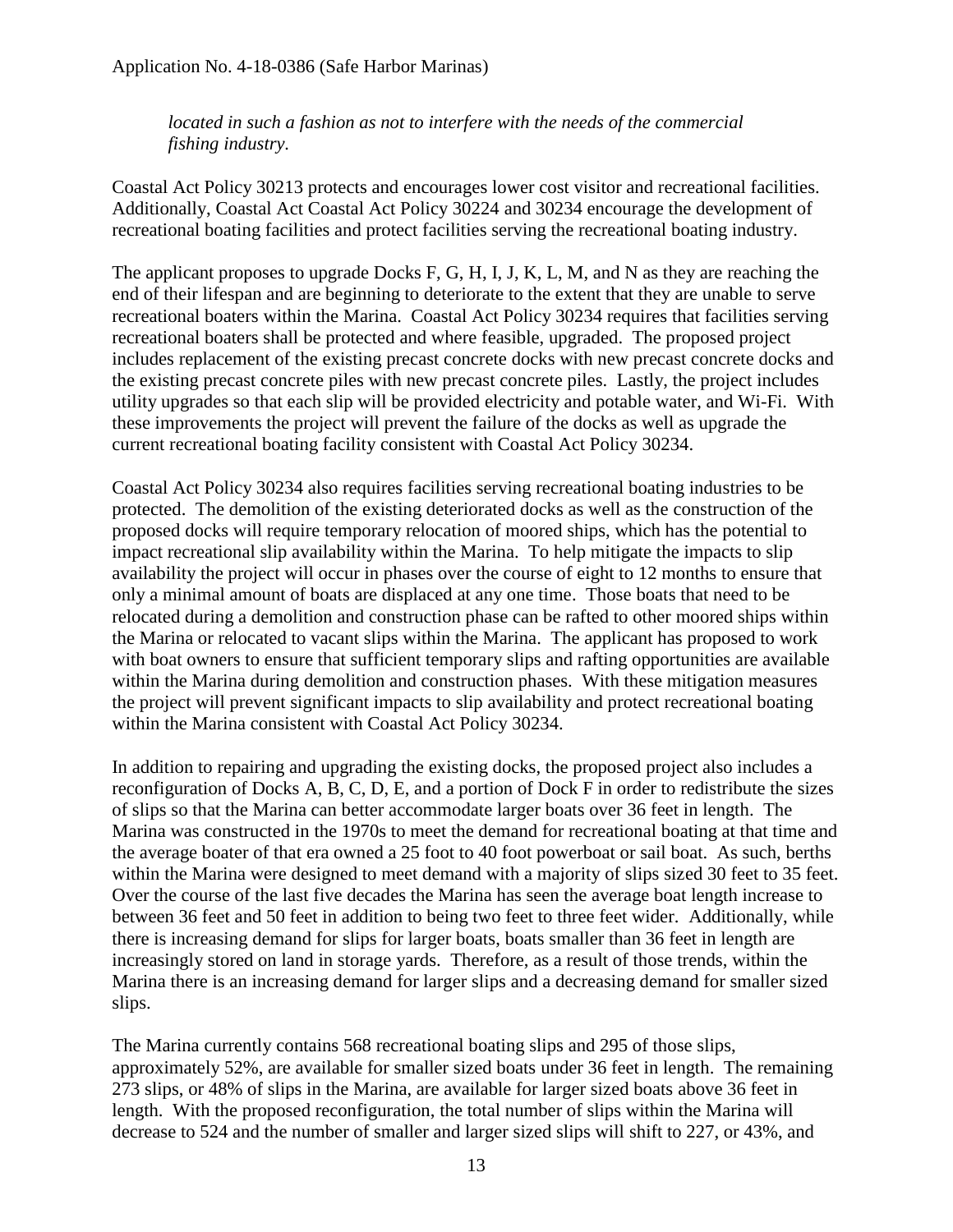297, or 57%, respectively. The totals of existing and proposed slips within the Marina are summarized in Table 1 below:

| <b>Slip Size (in feet)</b> | <b>Marina Slip Totals</b><br>(Existing) | <b>Marina Slip Totals</b><br>(Proposed) |  |  |  |
|----------------------------|-----------------------------------------|-----------------------------------------|--|--|--|
| Small Slips $(\leq36')$    | 295 (52%)                               | 227 (43%)                               |  |  |  |
| Large Slips $(>36)$        | 273 (48%)                               | 297 (57%)                               |  |  |  |
| <b>Total</b>               | 568                                     | 524                                     |  |  |  |

#### **Table 1: Distribution of Slip Sizes in Ventura Isle Marina**

As larger slips occupy more space in a marina, when smaller slips are converted to larger slips, the result is fewer overall slips and fewer slips available for small vessels. The Commission does not regulate the rates at which marinas rent their slips to the public. The Commission can, however, regulate the design of a marina in order to ensure that the redesigned slips conform to the public access and recreation policies of the Coastal Act by providing the correct balance between the size of slips and the boaters' demand for slips in order to encourage increased recreational boating and protect existing boating opportunities including the provision of smaller, lower-cost slips.

Although the trend for new and redeveloped marinas is for larger boats, and small boat slips show higher vacancy rates, the demand for small boat slips still exists. In prior permit actions, the Commission has heard testimony contending that a reduction in the availability of slips that accommodate smaller boats reduces the option for those who want to own smaller boats and in turn use the smaller slips. Local boaters have also expressed the need to continue to maintain smaller slips for boaters. Based on this information, there continues to be a demand for smaller boat slips. Therefore, it is important that the Marina, and Ventura Harbor as a whole, continue to provide a mix of slip lengths, including small boat slips, to provide a full range of boating opportunities for all boaters.

By upgrading the deteriorating marina with new docks and utilities, the project will enhance and encourage recreational boating consistent with Coastal Act Section 30234. However, the proposed reconfiguration could have the effect of reducing public recreational boating opportunities and lower cost visitor and recreational opportunities within the Marina and within Ventura Harbor as a whole. This is due not only to the net loss of the overall number of slips (44 total) but also because of the net loss of smaller-sized slips (68 total). Smaller slips accommodate smaller boats which are generally more affordable to buy and operate for recreational boating.

In addition to compiling the existing and proposed totals of slips sizes within the Marina, the applicant also provided the existing number of slip totals within the Ventura Harbor as a whole, as well as the slip totals within the Harbor as modified by the proposed project. The Harbor currently contains 1297 recreational boating slips and 695 of those slips, approximately 54%, are available for smaller sized boats. The remaining 602 slips, or 46% of slips in the Marina, are available for larger sized boats. With the proposed marina reconfiguration the total number of slips within the Harbor will decrease to 1253 and the number of smaller and larger sized slips will shift to 627, or 50%, and 626, or 50%, respectively. A summary of the harbor-wide slip totals is provided in Table 2 below: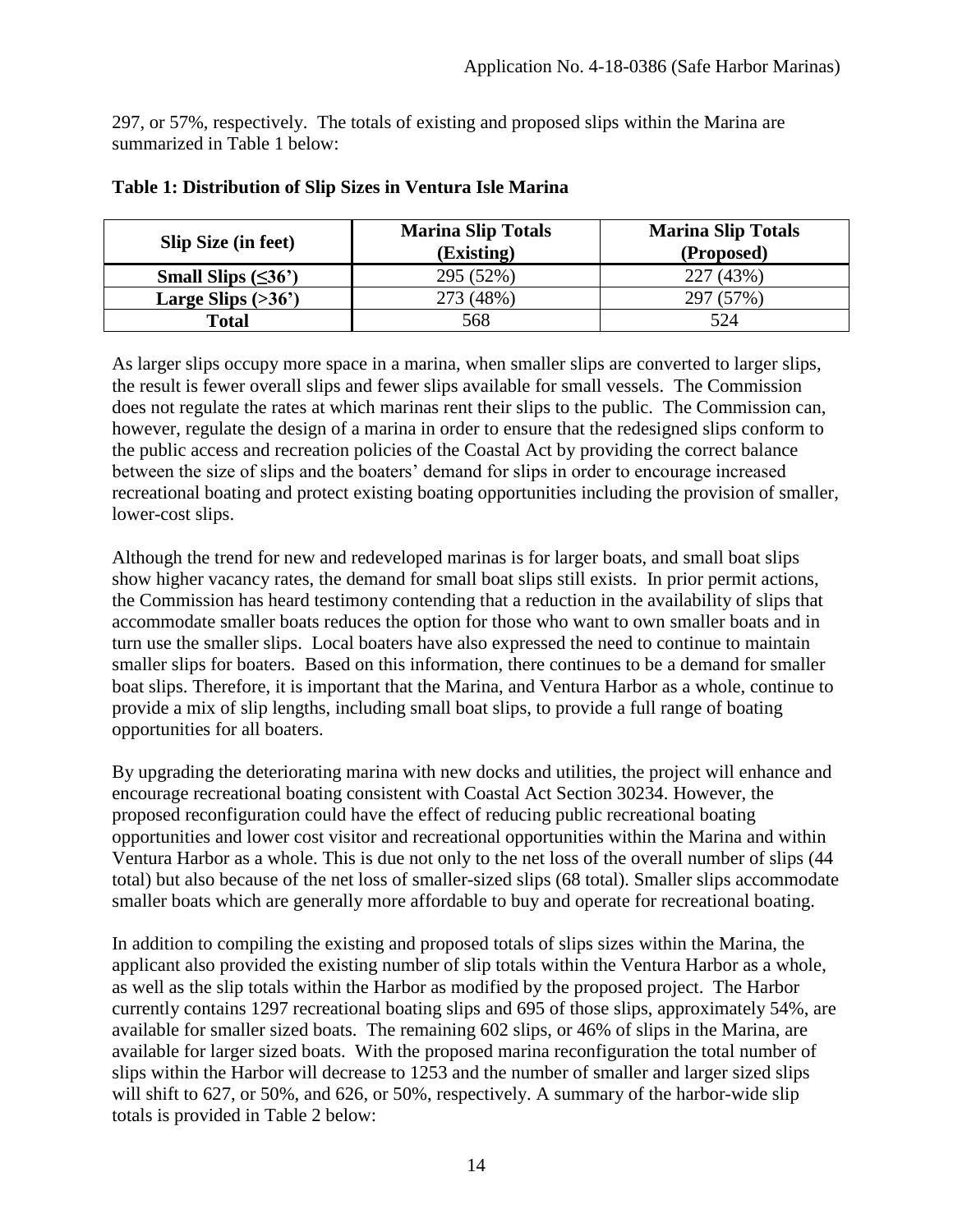| <b>Slip Size (in feet)</b>    | <b>Ventura Harbor Slip Totals</b> | <b>Ventura Harbor Slip Totals</b> |  |  |  |
|-------------------------------|-----------------------------------|-----------------------------------|--|--|--|
|                               | (Existing)                        | (with Proposed Project)           |  |  |  |
| Total Small Slips $(\leq36')$ | 695 (54%)                         | $627(50\%)$                       |  |  |  |
| Total Large Slips (>36')      | 602(46%)                          | 626 (50%)                         |  |  |  |
| <b>Total</b>                  | 1297                              | 1253                              |  |  |  |

#### **Table 2: Distribution of Slip Sizes throughout Ventura Harbor**

While the project will shift the ratio of smaller sized slips within the Marina to accommodate more larger sized slips, and the project will also result in a net decrease of 44 slips throughout the Ventura Harbor, as illustrated in Table 2 above, the project will still maintain an adequate balance of larger and smaller sized slips harbor wide. By providing 50% of slips for smaller boats throughout the harbor, lower cost boating will be protected and encouraged, consistent with the mandate of Coastal Act Section 30213. Additionally, to further enhance the availability of lower cost slips for smaller recreational boaters, **Special Condition 7** requires the Marina operator to offer each slip within the Marina to boats 36 feet or under in length on a first right of refusal basis at normal rates based on boat length, not slip length. Special Condition 7 will prioritize slip availability for smaller boats by allowing a smaller sized boat to occupy a larger sized slip at the same cost as would normally be charged for a smaller sized slip. As such, the project will be providing additional lower cost slips for smaller sized boats, further encouraging lower cost recreational boating consistent with Section 30213.

Lastly, Coastal Act Section 30224 encourages increased recreational boating use of coastal waters through various measures including increasing the number of available launching facilities. In addition to the proposed reconfiguration the project will also provide a new public access launching dock for paddle boards and kayaks at the eastern end of Dock N **[\(Exhibit](https://documents.coastal.ca.gov/reports/2019/6/W15a/W15a-6-2019-exhibits.pdf) 4)**. There are currently no public access docks in this area of the Ventura Harbor with the nearest available public access to coastal waters located over 1,000 feet to the southwest at the Ventura Harbor Village Marina and the addition of the proposed launching dock will provide increased recreational boating opportunities to the Harbor. To help ensure timely and continued public access to the launching dock, **Special Condition 8** requires the applicant to construct the launching dock concurrently with the reconstruction of the Marina and mandates that the launching dock is open to the public no later than the day that the first new boat slip from the reconstruction is available for lease. Additionally, to facilitate public awareness and use of the dock Special Condition 8 requires the applicant to submit a program to the Executive Director for review and approval detailing the signage for the dock including posting details (size, wording, and location) as well as the sign instructions that will detail how the public can access the dock. Therefore, the addition of this new public launching facility in an underserved area of the harbor will allow for increased recreational boating of coastal waters consistent with Coastal Act Section 30224.

Therefore, for the reasons discussed above, the Commission finds that the proposed project, as conditioned, is consistent with Sections 30213, 30224, and 30234 of the California Coastal Act.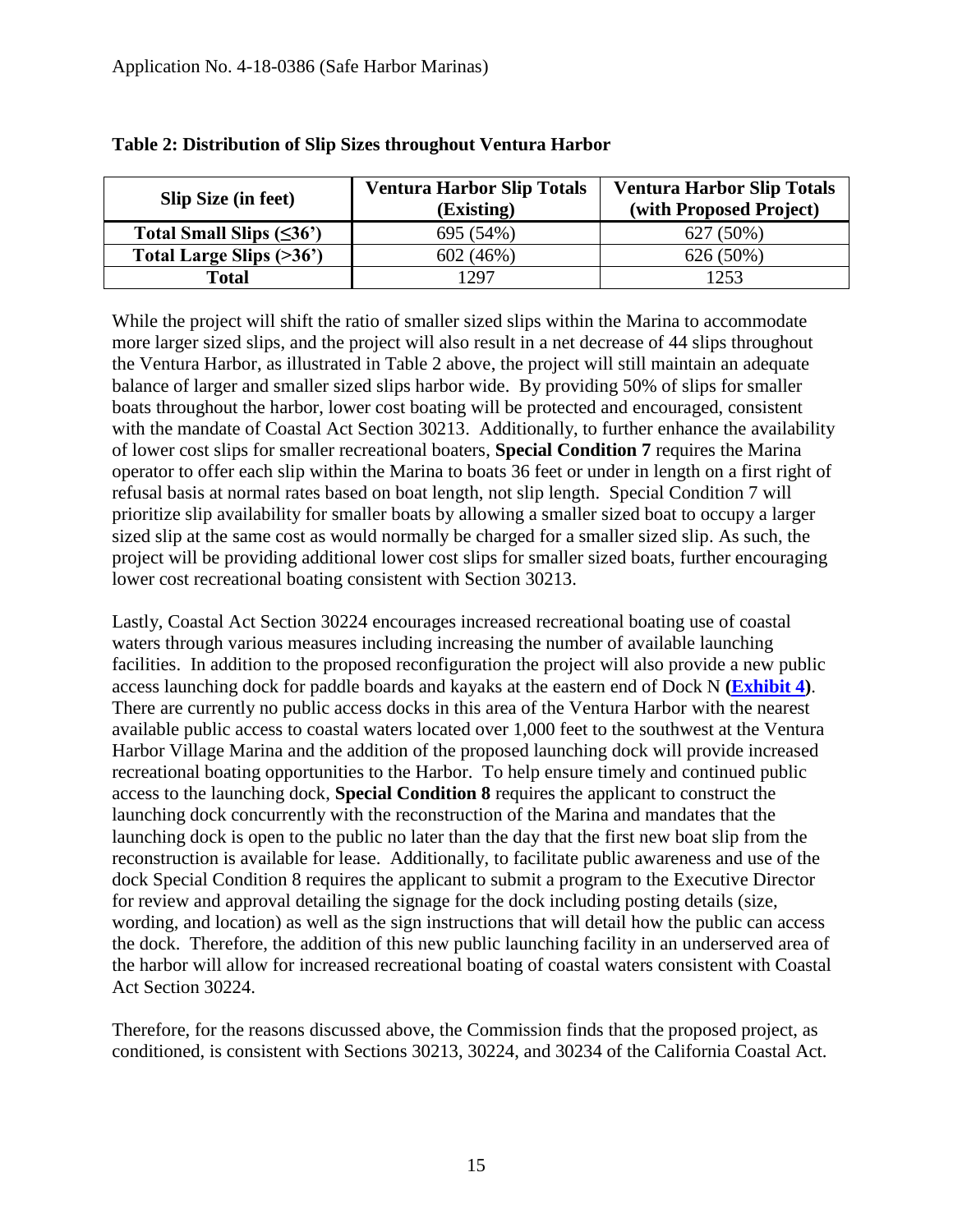### <span id="page-15-0"></span>**C. DIKING, FILLING, AND DREDGING WITHIN OPEN COASTAL WATERS**

Section 30233 of the Coastal Act in Relevant Part States:

- *(a) The diking, filling, or dredging of open coastal waters, wetlands, estuaries, and lakes shall be permitted in accordance with other applicable provisions of this division, where there is no feasible less environmentally damaging alternative, and where feasible mitigation measures have been provided to minimize adverse environmental effects, and shall be limited to the following:* 
	- *…*
- *3) In open coastal waters, other than wetlands, including streams, estuaries, and lakes, new or expanded boating facilities and the placement of structural pilings for public recreational piers that provide public access and recreational opportunities.*

Resources Element Policy 15.7 of the City of Ventura LUP (similar to, but not exactly the same as Coastal Act Section 30233) states, relevant part:

- *A. The diking, filling, or dredging of open coastal waters, wetlands, estuaries, and lakes may be permitted in accordance with other applicable provisions of this Plan where there is no feasible less environmentally damaging alternative and where mitigation measures have been provided to minimize adverse environmental effects. Diking, filling, or dredging shall be limited to the following:* 
	- *...*
- *3) The provision of new or expanded boating facilities in open coastal waters and streams and estuaries which do not involve any wetlands.*

Section 30233 of the Coastal Act limits the type of development that may be approved in open coastal water areas, only where it is the least environmentally damaging alternative and all feasible mitigation measures have been included. Similarly, Resources Element Policy 15.7, which is used as guidance, limits the development that is allowable in open coastal waters. In both policies, fill of open coastal waters is allowed for new or expanded public recreational boating facilities such as the proposed project.

The proposed project includes replacing and reconfiguring existing, deteriorated docks and piles, and constructing a new public access launching dock. The proposed dock area and associated guide piles constitute fill of coastal waters in support of recreational boating at the Ventura Harbor and are thus allowed pursuant to Coastal Act Section 30233(a)(3) and City of Ventura LUP Policy 15.7(A)(3). The replacement and reconfiguration of the docks constitute new boating facilities (in approximately the same footprint as the existing docks). The proposed public access launching dock is intended for use by the general public and will provide access to launch as well as moor kayaks, stand-up paddle boards, and other recreational vessels. As such,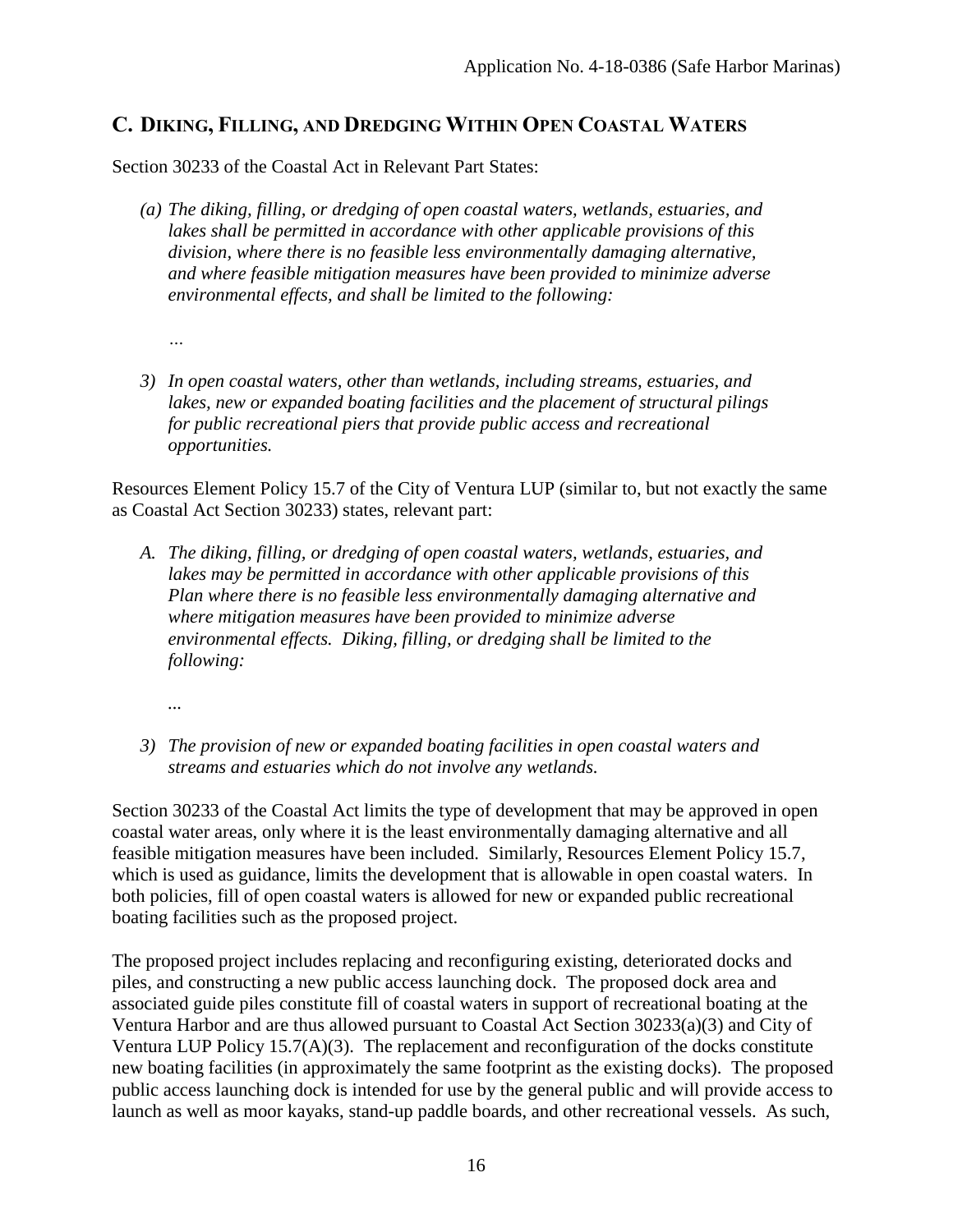the replacement and reconfiguration of the docks as well as the launching dock are new or expanded boating facilities, allowed pursuant to Coastal Act Section 30233(a)(3) and City of Ventura LUP Policy 15.7(A)(3). Overall the proposed project will result in a net reduction of fill within the Ventura Harbor.

The proposed reconfiguration will combine Docks G and H resulting in the elimination of all existing 71 slips and the creation of 35 slips and by combining Docks G and H into a single unit, the overall surface area of dock is reduced. Docks F, I, J, K, L, M, and N will be reconfigured to provide a new total number of slips and slip sizes, but their dock surface area will not significantly change. In addition, a 1,564 sq. ft. private dingy dock that is currently affixed at the west end of the Marina will be removed. Lastly, the existing 300 square foot launching dock currently available for Marina members will be moved to the eastern end of Dock N and will be available for use by the general public for paddleboards and kayaks. Overall the project will result in a net reduction of 3,177 square feet of dock space within coastal waters and a net reduction of 18 piles. A summary of the change in surface area and piles for the project is summarized in Table 3.

|                                                      | <b>Dock Surface Area</b> | <b>Pilings</b>          |     |  |  |
|------------------------------------------------------|--------------------------|-------------------------|-----|--|--|
| <b>Dock Surface Area</b><br><b>Existing</b> (sq. ft) | 84,294                   | <b>Existing Pilings</b> | 211 |  |  |
| <b>Dock Surface Area</b><br>Proposed (sq. ft)        | 81,117                   | <b>Proposed Pilings</b> | 193 |  |  |
| <b>Net Reduction (sq.</b><br>ΙU,                     | 3,177                    | <b>Net Reduction</b>    | 18  |  |  |

|  | Table 3. Summary of Fill of Coastal Waters for the Proposed Project |  |  |  |  |  |
|--|---------------------------------------------------------------------|--|--|--|--|--|

Coastal Act Section 30233(a) also contains language regarding the requirement that approved development must be the least environmentally damaging alternative and that adequate mitigation of environmental impacts is provided. Because the proposed replacement and reconfiguration will be located in approximately the same location as the existing docks, and because the project will result in a net decrease in fill of coastal waters, the project as proposed is the least environmentally damaging alternative. Nonetheless, the construction of the project could result in adverse impacts to marine resources. Feasible mitigation measures have been required to minimize such construction impacts, as discussed in greater detail in Section D. **Special Condition One (1)** requires eelgrass surveys, **Special Condition Two (2)** requires surveys for *C. taxifolia*, **Special Condition Three (3)** requires the applicant to comply with construction responsibility and debris management, **Special Condition Four (4)** requires the permittee to conduct inspection and maintenance, and **Special Condition Five (5)** requires the applicant to comply with all applicable permit requirements of other resource agencies. These special conditions will ensure that the proposed project will result in minimal environmental impacts to the Ventura Harbor marine environment.

As such, the Commission finds that the project includes types of development that are allowed in open coastal waters, that it is the least environmentally damaging alternative, and that, as conditioned, all feasible mitigation measures have been included. Therefore, the Commission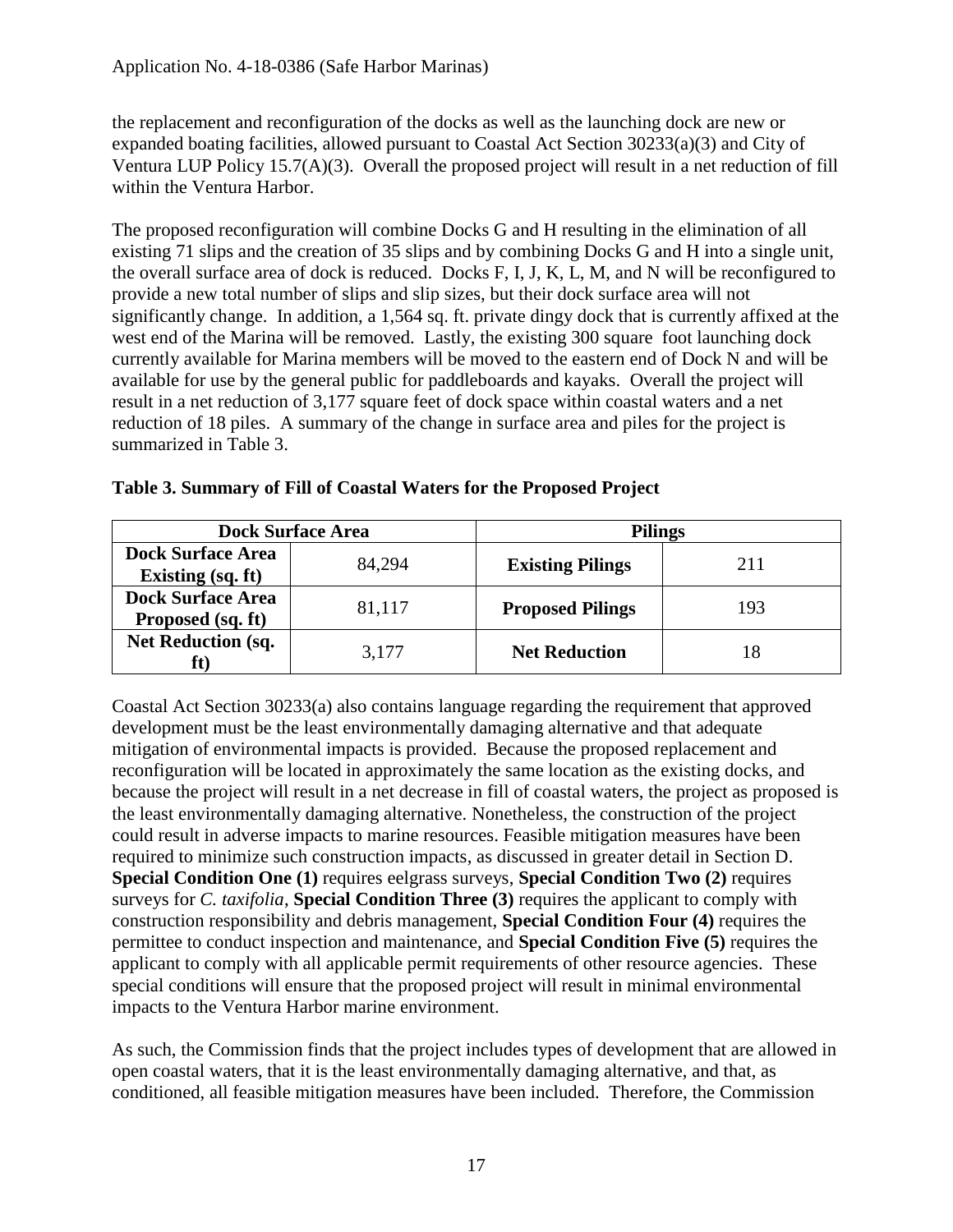finds that the project, as conditioned, is consistent with Coastal Act Section 30233 and the guidance provided by City of Ventura LUP Policy 15.7(A).

### <span id="page-17-0"></span>**D. COASTAL AND MARINE RESOURCES**

Section 30230 of the Coastal Act States:

*Marine resources shall be maintained, enhanced and where feasible, restored. Special protection shall be given to areas and species of special biological or economic significance. Uses of the marine environment shall be carried out in a manner that will sustain the biological productivity of coastal waters and that will maintain healthy populations of all species of marine organism adequate for long-term commercial, recreational, scientific and educational purposes.*

#### Section 30231 of the Coastal Act States:

*The biological productivity and the quality of coastal waters, streams, wetlands, estuaries, and lakes appropriate to maintain optimum populations of marine organisms and for the protection of human health shall be maintained and, where feasible, restored through, among other means, minimizing adverse effects of waste water discharges and entrainment, controlling runoff, preventing depletion of ground water supplies and substantial interference with surface waterflow, encouraging waste water reclamation, maintaining vegetation buffer areas that protect riparian habitats, and minimizing alteration of natural streams.*

Coastal Act Section 30230 requires that uses of the marine environment be carried out in a manner that will sustain the biological productivity of coastal waters for long-term commercial, recreational, scientific, and educational purposes. Further, Section 30231 requires that the biological productivity and quality of coastal waters be maintained.

The proposed development will occur over and in the water. Construction, of any kind, adjacent to or in coastal waters has the potential to impact marine resources. The Ventura Harbor waterways provide an opportunity for water oriented recreational activities and also serve as habitat to marine organisms. Risks to coastal recreational activities and marine habitat are inherently linked to water quality issues.

#### **Eelgrass**

Eelgrass (*Zostera marina*) is an aquatic plant consisting of tough cellulose leaves which grows in dense beds in shallow, subtidal or intertidal unconsolidated sediments. Eelgrass is considered worthy of protection because it functions as important habitat and foraging area for a variety of fish and other wildlife, according to the Southern California Eelgrass Mitigation Policy (SCEMP) adopted by the National Marine Fisheries Service (NMFS), the U.S. Fish and Wildlife Service (USFWS), and the California Department of Fish and Wildlife (CDFW). For instance, eelgrass beds provide areas for fish egg laying, juvenile fish rearing, and waterfowl foraging. Sensitive species, such as the California least tern, a federally listed endangered species, utilize eelgrass beds as foraging grounds.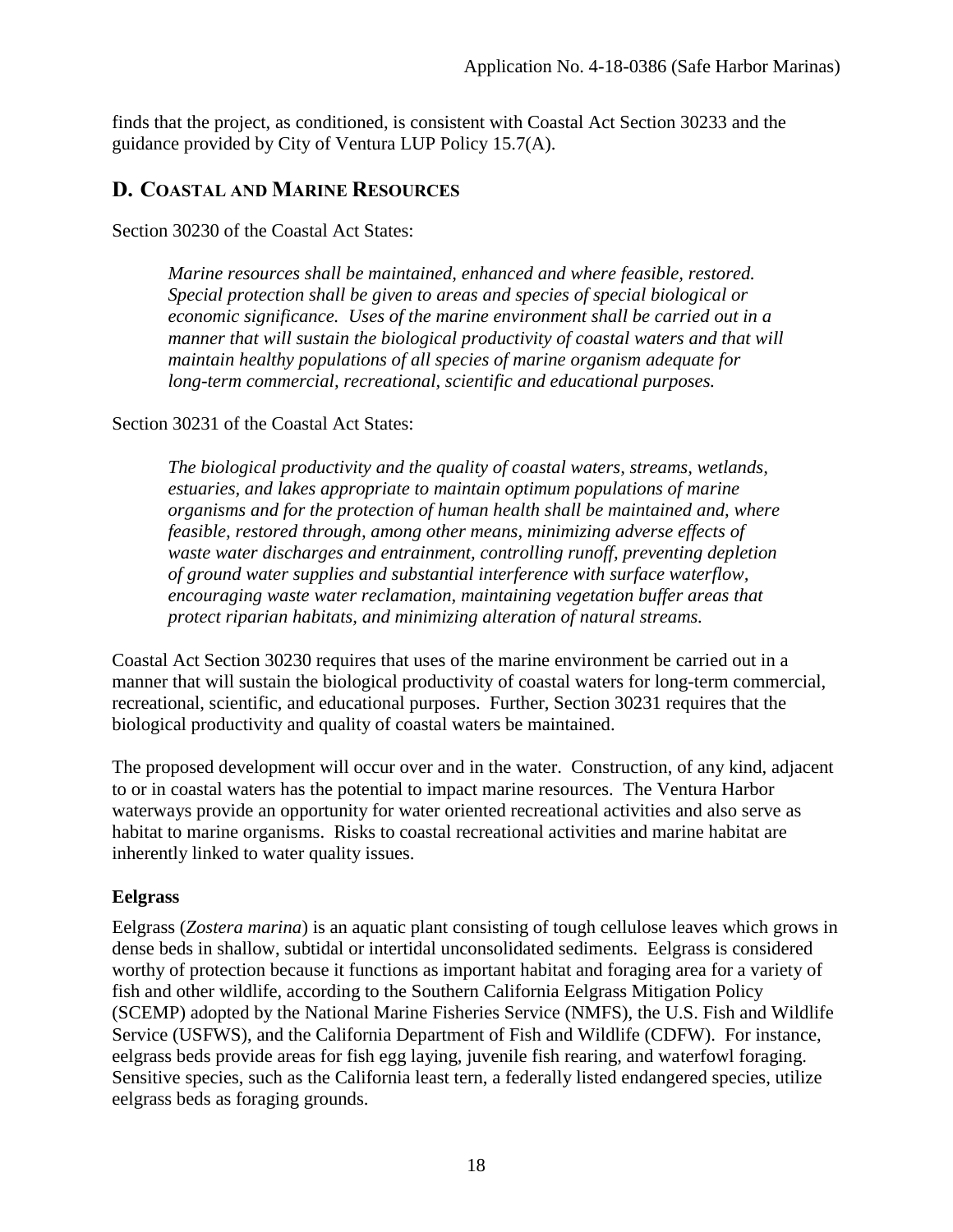Development contemplated in the proposed Marina project has the potential to directly impact sensitive resources, including eelgrass, which may be present in the project area. Construction of the proposed Marina includes installation of concrete guide piles into the seafloor and placement of docks into the waterways. Installation and driving of piles can directly remove and disturb eelgrass. In addition, the docks and ships berthed above these resources can reduce the light available to eelgrass and kelp by shading portions of the ocean floor. The proposed dock replacement and reconfiguration will be located approximately within the footprint of the existing docks. Overall, the area of dock coverage and number of piles will be reduced as discussed in detail above in Section C. While there is potential for eelgrass habitat within in the project area, it was not identified during a 2016 survey completed by Impact Sciences. However, it is possible that eelgrass has established in portions of the project site since the survey was conducted. Staff notes that the Commission has routinely required surveys for eelgrass to be carried out just prior to construction of Marina improvements, as a condition of approval, in order to ensure that, if eelgrass is present, mitigation measures are incorporated into the project.

Therefore, **Special Condition One (1)** requires the applicant to conduct a survey of the project area for eelgrass during the period of active growth of eelgrass (typically March through October) and submit the results of the survey to the Executive Director no later than fifteen business days prior to the commencement of any development. If any eelgrass is identified in the project area prior to construction, the development shall require an amendment to this permit from the California Coastal Commission (CCC) or a new coastal development permit. If any eelgrass is identified in the project area by the pre-construction eelgrass survey the applicants shall conduct a second eelgrass survey within 30 days after the conclusion of construction to determine if any eelgrass was adversely impacted. All impacts to eelgrass habitat shall be mitigated at a minimum ratio of 1.38:1. Implementation of mitigation shall require an amendment to this permit or a new coastal development permit unless the Executive Director determines that no amendment or new permit is required.

#### **Caulerpa taxifolia**

The Commission further finds that the driving of piles on the sea floor could disturb and cause the spread of non-native and invasive plant species, such as *Caulerpa taxifolia* and Japanese kelp (*Undria pinnatifida*). *C. taxifolia* is a tropical green marine alga that spreads asexually from fragments and creates a dense monoculture displacing native plant and animal species. Because of toxins in its tissues, *C. taxifolia* is not eaten by herbivores in areas where it has invaded. The infestation of *C. taxifolia* has had serious negative economic and social consequences because of impacts to tourism, recreational diving, and commercial fishing in places such as the Mediterranean.1 Because of the grave risk to native habitats, in 1999 *C. taxifolia* was designated

 $\overline{a}$ 

<sup>&</sup>lt;sup>1</sup> References:

Meinesz, A. (Translated by D. Simberloff) 1999. Killer Algae. University of Chicago Press

Chisholm, J.R.M., M. Marchioretti, and J.M. Jaubert. Effect of low water temperature on metabolism and growth of a subtropical strain of Caulerpa taxifolia (Chlorophyta). Marine Ecology Progress Series 201:189-198

Ceccherelli, G. and F. Cinelli. 1999. The role of vegetative fragmentation in dispersal of the invasive alga Caulerpa taxifolia in the Mediterranean. Marine Ecology Progress Series 182:299-303

Smith C.M. and L.J. Walters. 1999. Fragmentation as a strategy for Caulerpa species: Fates of fragments and implications for management of an invasive weed. Marine Ecology 20:307-319.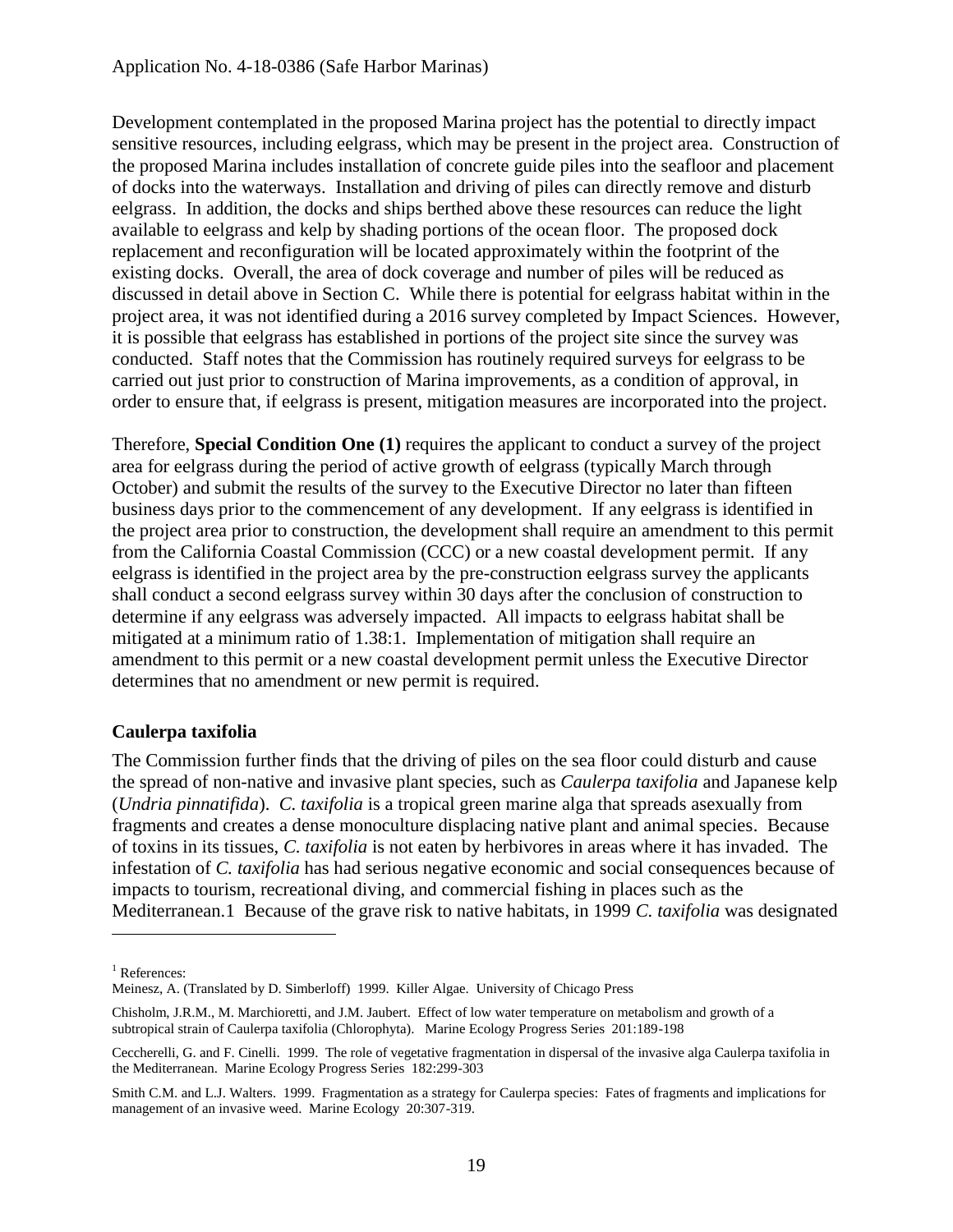a prohibited species in the United States under the Federal Noxious Weed Act. In addition, in September 2001, the Governor signed into law AB 1334 which made it illegal in California for any person to sell, possess, import, transport, transfer, release alive in the state, or give away without consideration various Caulerpa species.

In June 2000, *C. taxifolia* was discovered in Aqua Hedionda Lagoon in San Diego County, and in August of that year an infestation was discovered in Huntington Harbor in Orange County. Genetic studies show that this is the same clone as that released in the Mediterranean. Other infestations are likely. Although a tropical species, *C. taxifolia* has been shown to tolerate water temperatures down to at least 50ºF. Although warmer southern California habitats are most vulnerable, until better information is available, it must be assumed that the whole California coast is at risk. All shallow marine habitats could be impacted.

In response to the threat that *C. taxifolia* poses to California's marine environment, the Southern California Caulerpa Action Team, SCCAT, was established to respond quickly and effectively to the discovery of *C. taxifolia* infestations in Southern California. The group consists of representatives from several States, federal, local and private entities. The goal of SCCAT is to completely eradicate all *C. taxifolia* infestations.

In 2016 Impact Sciences conducted focused surveys of the Ventura Harbor for *C. taxifolia*, and no *C. taxifolia* was identified in the survey of the project site. Because a survey was last completed in 2016 it is possible that the circumstances on the project site have changed or could change. Any project that disturbs the marine environment could cause the spread of *C. taxifolia* or Japanese kelp or other non-native invasive aquatic species. In order to assure that the proposed development does not cause the dispersal of *C. taxifolia* the Commission imposes **Special Condition Two** (2), which requires the applicant to survey the project area for the presence of *C. taxifolia*, just prior to construction of the proposed project. If *C. taxifolia* is present in the project area, no work may commence and the development shall require an amendment to this permit from the CCC or a new coastal development permit. The applicant shall refrain from commencement of the project until a valid permit or amendment is obtained and the applicant shall implement the approved mitigation measures within a timeframe specified in the permit amendment or the new permit approval.

While the 2016 Impact Sciences surveys did not identify the presence of wakame *(Unidaria pinnatifida)*, otherwise known as Japanese kelp, within the project area; Japanese kelp is identified as an invasive aquatic plant and was previously found attached to docks within another

 $\overline{a}$ 

Jousson, O., J. Pawlowski, L. Zaninetti, A. Meinesz, and C.F. Boudouresque. 1998. Molecular evidence for the aquarium origin of the green alga Caulerpa taxifolia introduced to the Mediterranean Sea. Marine Ecology Progress Series 172:275-280.

Komatsu, T. A. Meinesz, and D. Buckles. 1997. Temperature and light responses of the alga Caulerpa taxifolia introduced into the Mediterranean Sea. Marine Ecology Progress Series 146:145-153.

Gacia, E. C. Rodriquez-Prieto, O. Delgado, and E. Ballesteros. 1996. Seasonal light and temperature responses of Caulerpa taxifolia from the northwestern Mediterranean. Aquatic Botany 53:215-225.

Belsher, T. and A. Meinesz. 1995. Deep-water dispersal of the tropical alga Caulerpa taxifolia introduced into the Mediterranean. Aquatic Botany 51:163-169.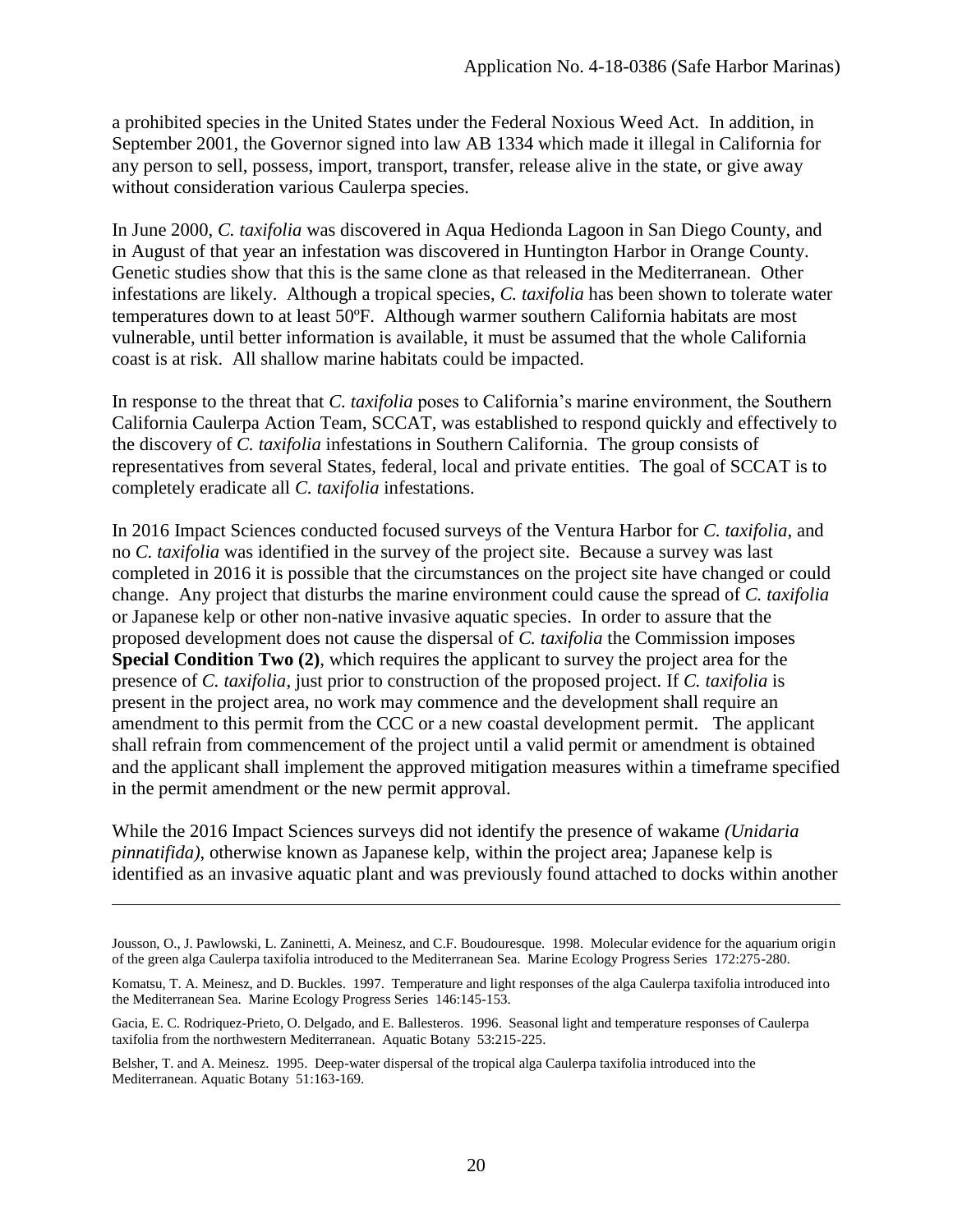area of the Ventura Harbor. There is currently not an officially approved regime to remove Japanese kelp or control its spread. So although Japanese kelp was not identified in the 2016 surveys, it is possible that Japanese kelp has since spread to the subject Marina and the demolition of the Docks F, G, H, I, J, K, L, M, and N could disperse dock debris carrying Japanese kelp to other parts of the Ventura Harbor, thus spreading Japanese kelp. To prevent the spread of Japanese kelp within the Ventura Harbor **Special Condition Three (3)** requires that no demolition materials be placed or stored in the water and any debris resulting from dock demolition shall be removed from the water as quickly as possible, but in no case later than the end of each day

#### **Construction Impacts**

The proposed project is located in and over the waters of the Ventura Harbor. The associated dock structures and concrete guide piles necessary for construction of the project would be manufactured off-site and subsequently assembled on-site. Installation of the guide piles would occur from a water-based pile-driving derrick barge. Small support skiffs and other watercraft would be utilized to install the dock structures and utilities. Construction of any kind, adjacent to or in coastal waters, has the potential to adversely impact marine resources and water quality through the introduction of pollutants associated with construction.

Storage or placement of construction materials, debris, or waste in a location subject to erosion and dispersion or which may be discharged into coastal water via rain, surf, or wind would result in adverse impacts upon the marine environment that would reduce the biological productivity of coastal waters. For instance, construction debris entering coastal waters may cover and displace soft bottom habitat. In addition, the use of machinery in coastal waters not designed for such use may result in the release of lubricants or oils that are toxic to marine life. Sediment discharged into waters may cause turbidity, which can shade and reduce the productivity of foraging avian and marine species by interfering with their ability to see food in the water column. In order to avoid adverse construction-related impacts upon marine resources, **Special Condition Three (3)** outlines construction-related requirements to provide for the safe storage of construction materials and the safe disposal of construction debris.

Marine resources and water quality can also be adversely affected by the use of toxic chemicals used to treat wood products that come into contact with the water. The toxic chemicals can leach out of treated wood and poison marine organisms. Some wood treatments can be used if the wood does not come into contact with the water. Therefore, **Special Condition Three (3)** also requires that any wood treatment used shall conform with the specifications of the American Wood Preservation Association for saltwater use. Wood treated with Creosote, CCA (Chromated Copper Arsenate), or ACA (Ammoniacal Copper Arsenate) is prohibited, and all treated timber shall be free of chromium and arsenic. No wood treated with ACZA (Ammoniacal Copper Zinc Arsenate) shall be used where it could come into direct contact with the water. The applicant plans to use timber in very limited quantities. The docks and piles proposed are precast concrete.

Further, **Special Condition Three (3)** requires that the applicant dispose of all demolition and construction debris at an appropriate location. This condition requires the applicant to incorporate silt curtains and/or floating booms when necessary to control turbidity and debris discharge. Divers shall remove any non-floatable debris not contained in such structures that sink to the ocean bottom as soon as possible. In addition, **Special Condition Four (4)** requires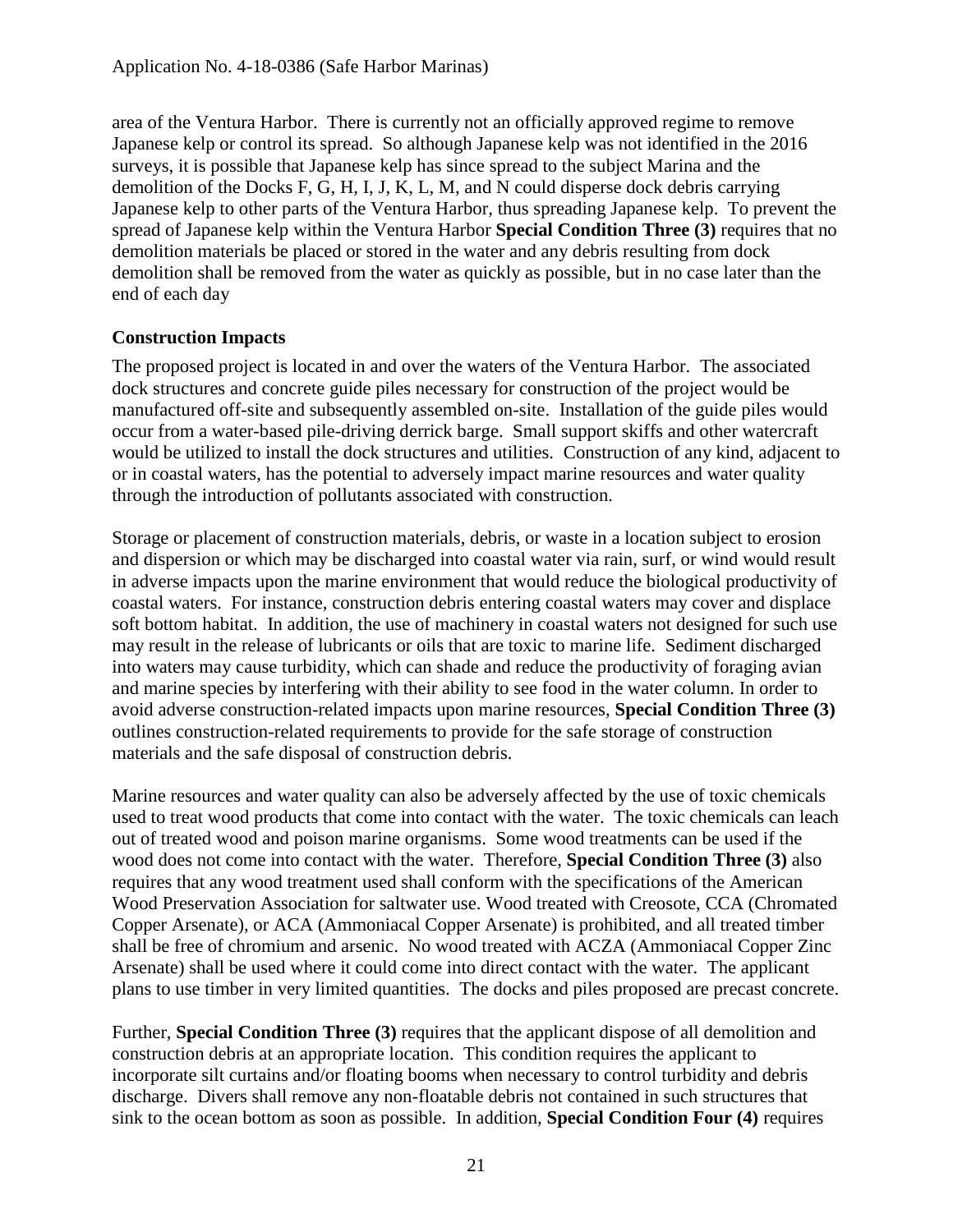that the permittee inspect the facilities that are subject to this coastal development permit at least once a year. The permittee shall immediately undertake any repairs necessary to maintain the structural integrity of the docks, pilings, and utility connects, prevent leaks, and to ensure that debris does not enter the environment. Finally, **Special Condition Five (5)** is required to ensure that the permittee complies with all permit requirements and mitigation measures of the California Department of Fish and Wildlife, Regional Water Quality Control Board, U.S. Army Corps of Engineers, and the U.S. Fish and Wildlife Service with respect to preservation and protection of water quality and marine environment. Any change in the approved project which may be required by the above-stated agencies shall be submitted to the Executive Director in order to determine if the proposed change shall require a permit amendment pursuant to the requirements of the Coastal Act and the California Code of Regulations.

Therefore, for the reasons discussed above, the Commission finds that the proposed project, as conditioned, is consistent with Sections 30230 and 30231 of the California Coastal Act.

### <span id="page-21-0"></span>**E. HAZARDS**

Section 30253 of the Coastal Act states, in pertinent part, that new development shall:

- *(1) Minimize risks to life and property in areas of high geologic, flood, and fire hazard*
- *(2) Assure stability and structural integrity, and neither create or contribute significantly to erosion, instability, or destruction of the site or surrounding area or in any way require the construction or protective devices that would substantially alter natural landforms along bluffs and cliffs.*

Policy 15.3 of the City of Ventura LUP states:

*New development shall be sited and designed to minimize risks to life and property in areas of high geologic, flood, and fire hazards. All new development will be evaluated in conjunction with the City's Safety Element of this Comprehensive Plan, and for its impacts to and from geologic hazards (including seismic safety, landslides, expansive soils, subsidence, etc.), flood hazards, and fire hazards. Feasible mitigation measures shall be required where necessary.*

Section 30253 of the Coastal Act mandates that new development shall minimize risks to life and property in areas of high geologic and flood hazard. Additionally, Policy 15.3 of the certified LUP mandates that new development be sited and designed to provide geologic stability and structural integrity, and minimize risks to life and property in areas of high geologic and flood hazard.

The proposed development is located in an area of the Coastal Zone that has been identified as subject to potential hazards from wave action, tsunamis, seiches, and surges. The Coastal Act recognizes that certain types of development, such as the proposed project, may involve the taking of some risk. Coastal Act policies require the Commission to establish the appropriate degree of risk acceptable for the proposed development and to determine who should assume the risk. When development in areas of identified hazards is proposed, the Commission considers the hazard associated with the project site and the potential cost to the public, as well as the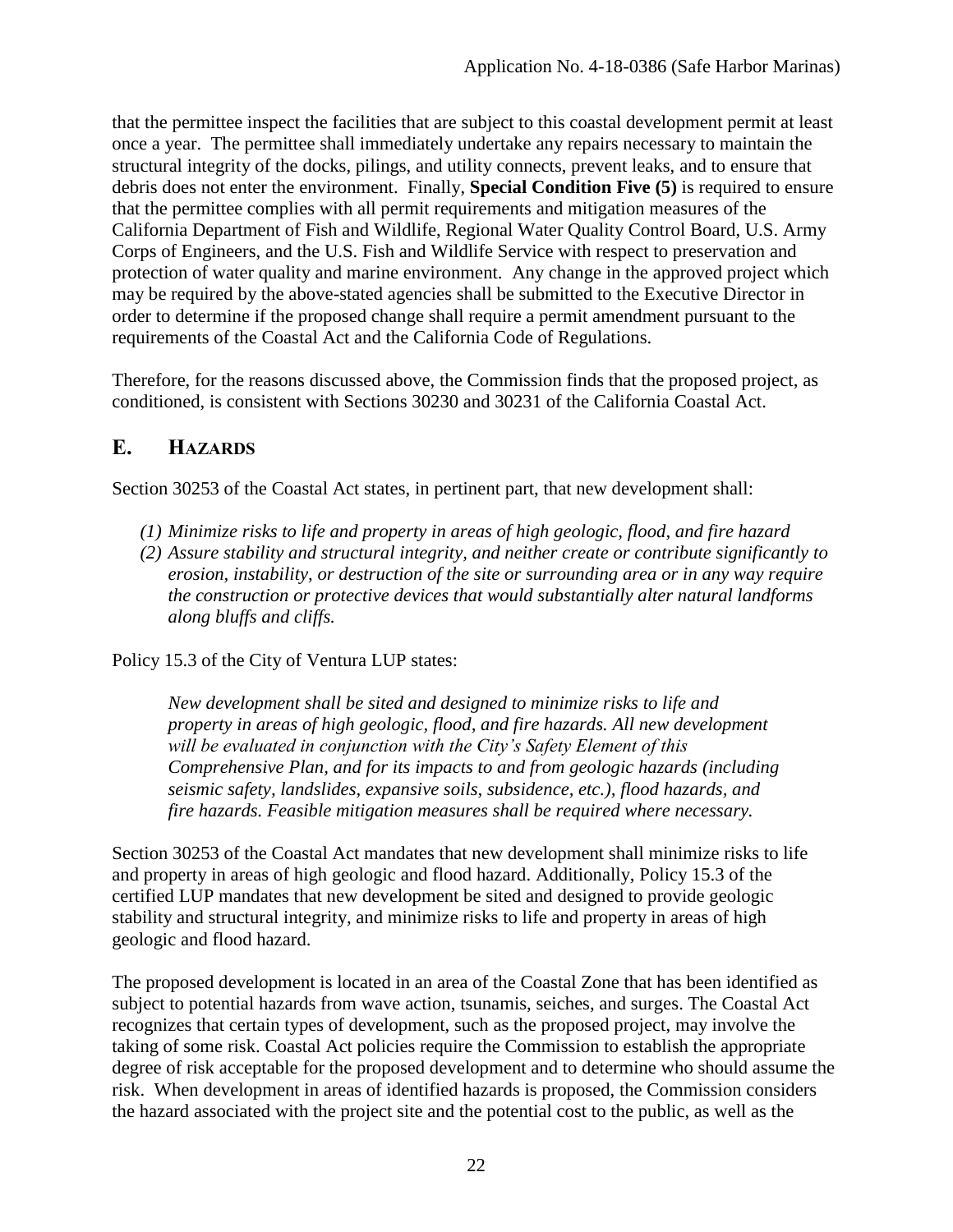owner's property rights. As such, the Commission finds that due to the unforeseen possibility of storm waves and surges, the applicant shall assume these risks as a condition of approval. Therefore, **Special Condition Six (6)** requires the applicant to waive any claim of liability against the Commission for damage to life or property that may occur as a result of the permitted development due to these hazards. The applicant's assumption of risk will demonstrate that the applicant is aware of and appreciates the nature of the hazards which exist on the site and which may adversely affect the stability or safety of the proposed development.

Therefore, for the reasons discussed above, the Commission finds that the proposed project, as conditioned, is consistent with Coastal Act Section 30253 and Policy 15.3 of the City of Ventura LUP.

### <span id="page-22-0"></span>**F. CALIFORNIA ENVIRONMENTAL QUALITY ACT**

Section 13096(a) of the Commission's administrative regulations requires Commission approval of a Coastal Development Permit application to be supported by a finding showing the application, as conditioned by any conditions of approval, to be consistent with any applicable requirements of the California Environmental Quality Act (CEQA). Section 21080.5(d)(2)(A) of CEQA prohibits a proposed development from being approved if there are feasible alternatives or feasible mitigation measures available which would substantially lessen any significant adverse effect that the activity may have on the environment.

The Commission incorporates its findings on Coastal Act consistency at this point as if set forth in full. These findings address and respond to any public comments regarding potential significant adverse environmental effects of the project that were received prior to preparation of the staff report. As discussed in detail above, the proposed project, as conditioned, is consistent with the policies of the Coastal Act. Feasible mitigation measures, which will minimize all adverse environmental effects, have been required as special conditions. As conditioned, there are no feasible alternatives or feasible mitigation measures available, beyond those required which would substantially lessen any significant adverse impact that the activity may have on the environment. Therefore, the Commission finds that the proposed project, as conditioned to mitigate the identified impacts, is consistent with the requirements of the Coastal Act and CEQA.